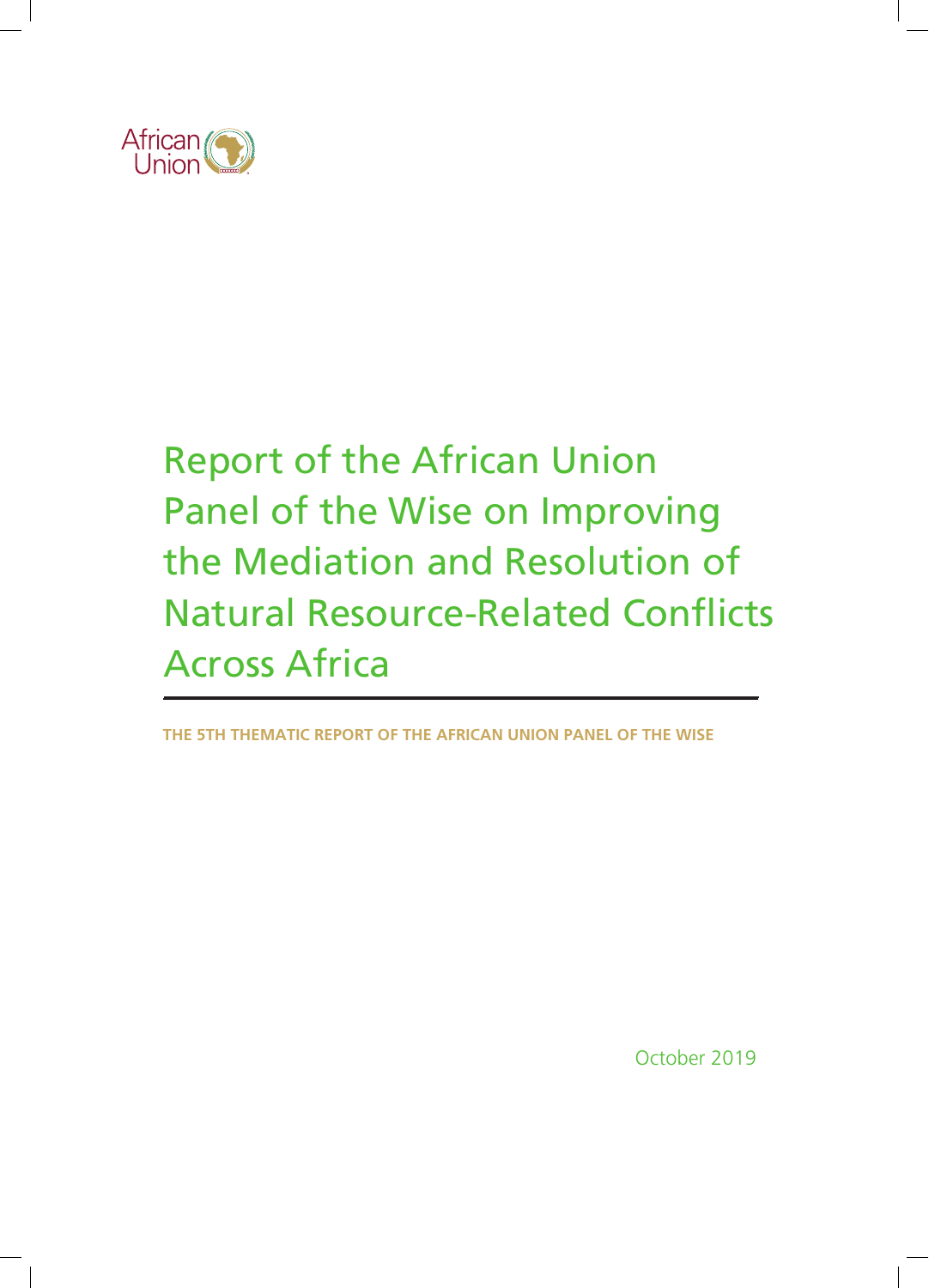

# **Acknowledgement**

This publication is a joint production by the African Union Commission (AUC) and the United Nations Environment Progamme (UNEP) in collaboration with and UN Department of Political and Peacebuilding Affairs and the UN Office to the African Union. The publication is within the UN-AU Framework for Enhanced Partnership in Peace and Security. The publication draws on past and current analyses on trends and security risks associated with unmanaged competition and disputes over natural resources.

To this end, AUC is grateful for coordination, insight and critical thinking provided by UN experts in reviewing successive versions of the publication. In addition, AUC applauds the invaluable contributions of experts and practitioners who participated in a validation workshop hosted at the African Union Commission in October 2018. The AUC also wishes to thank Michael Brown of McGill University, Canada, and Oli Brown of Chatham House, United Kingdom, for their support to this initiative.

The AUC is also grateful for the support received from the African Union Commissioner for Peace and Security H.E. Smaїl Chergui and his team.

The fourth Panel of the Wise is thanked and acknowledged for devoting its fifth thematic report to the issue of improving the mediation and resolution of natural resource-related conflicts, leading to the production of this publication. AUC in this regard is grateful to the members of The Fourth Panel of the Wise constituted of Hon. Honorine Nzet Bithégé (Central Africa), Her Excellency Dr. Speciosa Wandira Kazibwe (East Africa), His Excellency Amr Moussa (North Africa), His Excellency Hifikepunye, Lucas Pohamba (Southern Africa), and Her Excellency Ellen Johnson Sirleaf (West Africa). Our gratitude goes to the various Regional Economic Communities for their input into the publication.

Last but not least, we thank the Norwegian government for making this publication possible through their funding of series of activities, including workshops, meetings and consultations.

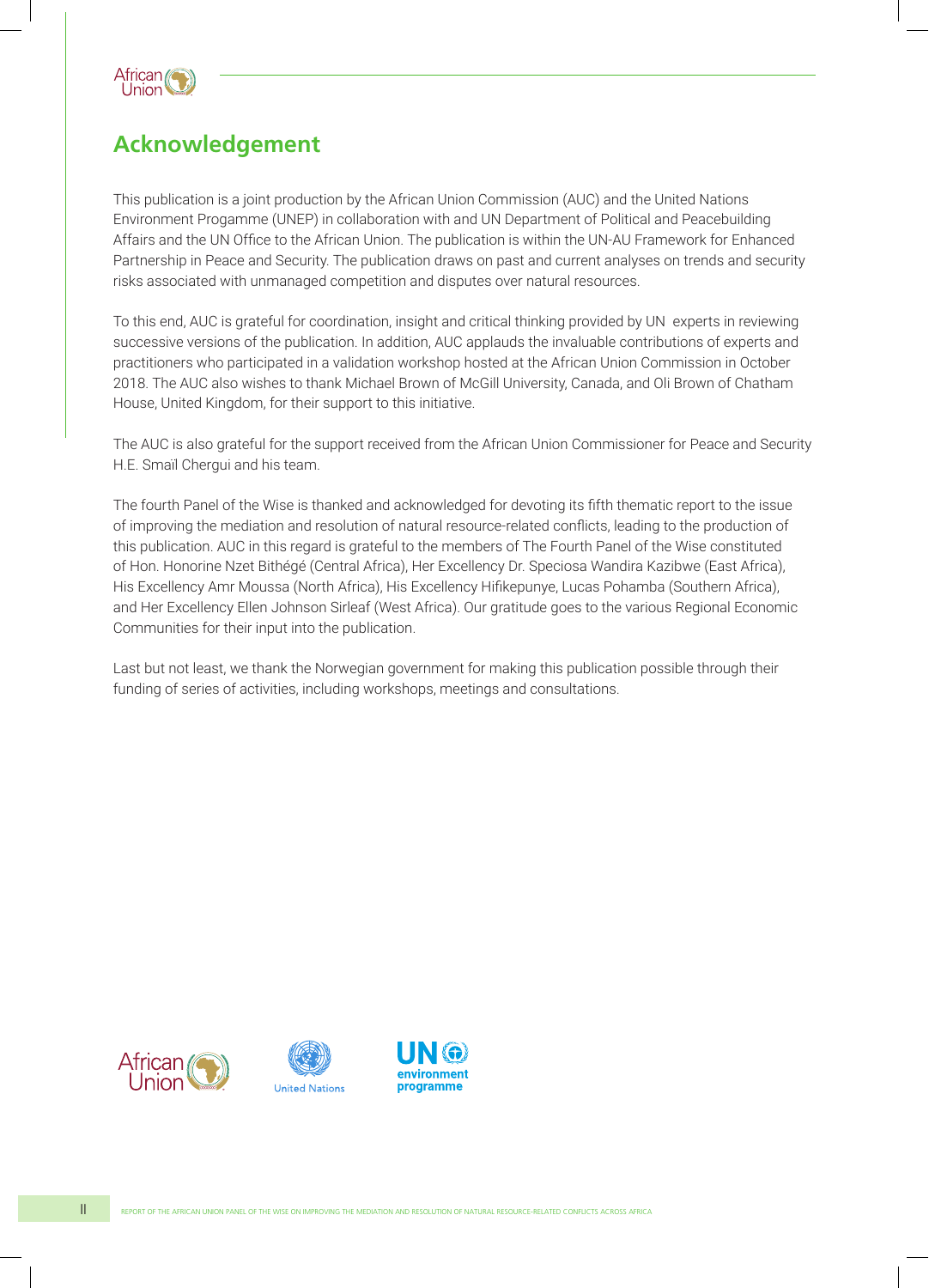

### **Background to this report**

The African Union has made fundamental and ambitious commitments to ending violence on the African continent. In June 2013, to mark the fiftieth anniversary of the foundation of the Organisation of African Unity (OAU), African Heads of State issued the Solemn Declaration which pledged to end all wars by 2020 so as "not to bequeath the burden of conflicts to the next generation of Africans".

In launching the Agenda 2063 process in 2015, African leaders further deepened their commitment to "Silence the guns" and end "wars, civil conflicts, gender-based violence and violent conflicts" on the continent. They also highlighted the vital importance of natural resources to create peace and security in Africa (AU, 2015).

The 7th Annual Retreat of the Special Envoys and Mediators on the Promotion of Peace, Security and Stability, held in Sharm el Sheikh in October 2016, focused, in part, on the links between natural resources and violent conflict in Africa. The Sharm el-Sheikh declaration called upon the African Union, "to develop an environmental diplomacy policy, and to enhance its conflict prevention and resolution mechanisms by developing an institutional framework or process that can address natural resources, establishing relevant tools and guides based on best practices on mediating different types of natural resource-based conflicts (i.e. extractive resources, land, water, forests, etc)."

In response to these declarations, and as part of its work programme for 2017-2018, in October 2017 the fourth Panel of the Wise decided to devote its fifth thematic report to the issue of improving the mediation and resolution of natural resource-related conflicts.

The African Union Panel of the Wise is one of the critical pillars of the African Peace and Security Architecture (APSA). It is provided for by Article 11 of the Protocol Relation to the Establishment of the African Union Peace and Security Council (AU PSC) and is tasked with supporting the AU PSC and the Chairperson of the Commission in the area of conflict prevention. Established in 2008, the African Union Panel of the Wise is comprised of eminent African personalities from the five geographical regions of the continent (East, West, Central, North and southern Africa).

The fourth Panel of the Wise is constituted of Hon. Honorine Nzet Bithégé (Central Africa), Her Excellency Dr. Speciosa Wandira Kazibwe (East Africa), His Excellency Amr Moussa (North Africa), His Excellency Hifikepunye Lucas Pohamba (Southern Africa), and Her Excellency Ellen Johnson Sirleaf (West Africa).

The Panel sought to draw on past experience, and on current analysis of relevant issues and trends, to understand and highlight the security risks associated with unmanaged competition and disputes over natural resources. The Panel requested experts from UN Environment and the UN Department of Political Affairs to prepare a report on the subject that would form the basis for the recommendations that the Panel intends to submit to the Assembly of the Union.1

An outline of the report was considered by the Panel during its 18th meeting in Windhoek, Namibia from 5-7th March 2018. Successive versions of the report were reviewed by experts inside and outside the AU Commission, for which the Panel expressed its gratitude. On 11-12th October 2018 a validation workshop was held with 19 experts from the African Union, Regional Economic Communities, the AU Commission, the UN Department of Political Affairs and UN Environment. A revised summary version of the report was discussed and approved by the annual meeting of the Panel of the Wise on 24th October 2018 in Accra, Ghana.

<sup>1</sup> The Panel's collaboration with the United Nations forms part of the enhanced UN-AU Framework for Enhanced Partnership in Peace and Security, which was agreed between African Union Chairperson Moussa Faki Mahamat and UN Secretary General Antonio Guterres in April 2017. The aim was also to build on the guidance note issued in 2015 by UN Environment and the UN Department of Political Affairs entitled "Natural Resources and Conflict: A Guide for Mediation Practitioners" in terms of how it could be deployed in the African context.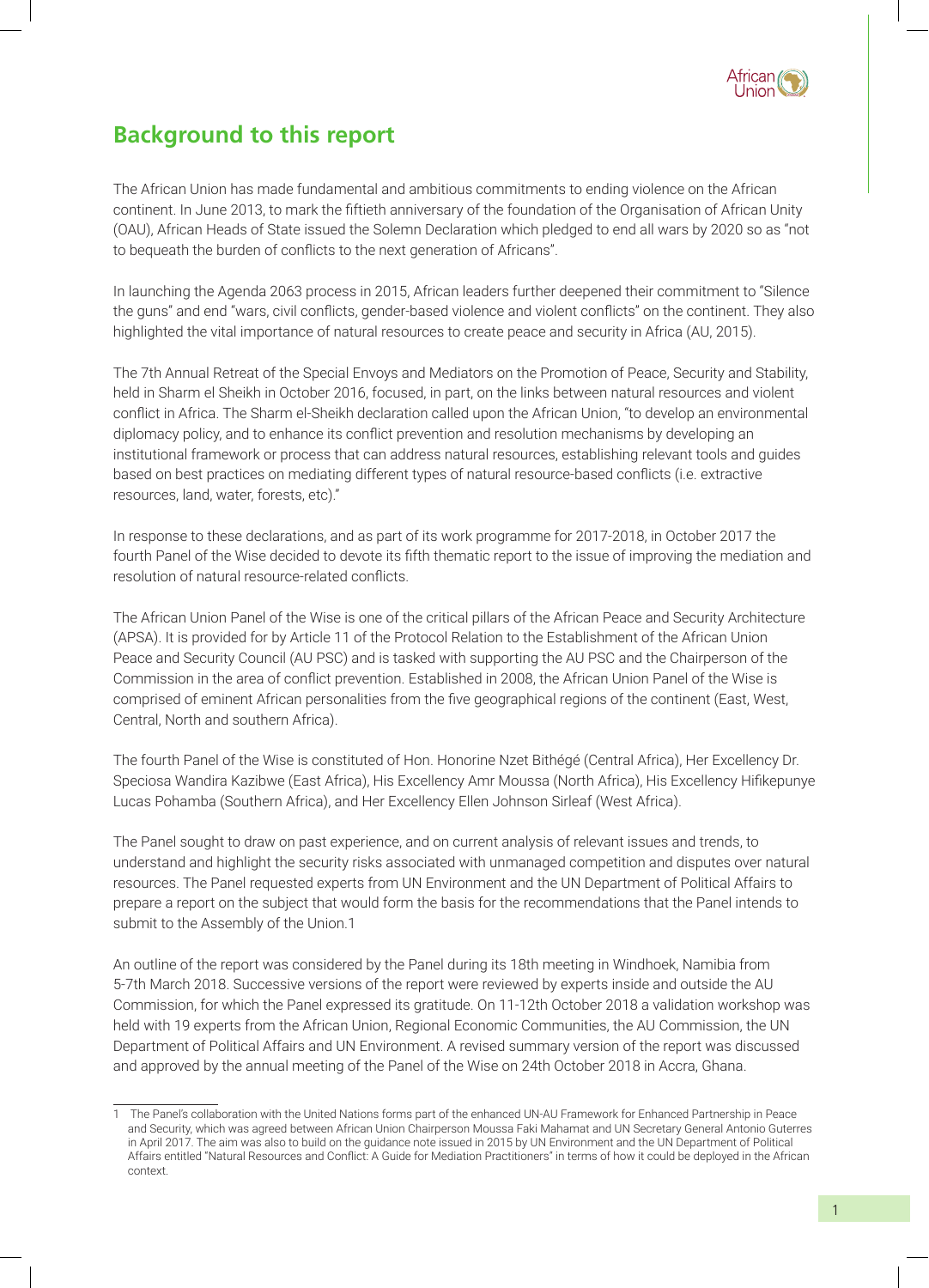

# **Table of Contents**

|    |                                      | <b>EXECUTIVE SUMMARY</b>                                                                         | 6              |  |  |  |
|----|--------------------------------------|--------------------------------------------------------------------------------------------------|----------------|--|--|--|
|    | I. INTRODUCTION                      |                                                                                                  |                |  |  |  |
| H. | NATURAL RESOURCE CONFLICTS IN AFRICA |                                                                                                  |                |  |  |  |
|    | A)                                   | Lessons from past and current conflicts                                                          | $\overline{7}$ |  |  |  |
|    | i)                                   | Lesson 1: Natural resource disputes rarely result in violence by themselves.                     | 8              |  |  |  |
|    | $\mathsf{ii}$ )                      | Lesson 2: Disputes are more likely to turn violent if they overlay existing ethnic,              |                |  |  |  |
|    |                                      | political or religious differences.                                                              | 8              |  |  |  |
|    | iii)                                 | Lesson 3: Disputes over natural resources are more likely to escalate where there is             |                |  |  |  |
|    |                                      | no mutually agreed dispute resolution process.                                                   | 8              |  |  |  |
|    | iv)                                  | Lesson 4: Natural resource disputes are more likely to escalate in the context of                |                |  |  |  |
|    |                                      | widespread corruption and organized crime.                                                       | 9              |  |  |  |
|    | V)                                   | Lesson 5: Terrorist and armed groups often trade illegally in natural resources to               |                |  |  |  |
|    |                                      | finance and sustain their activities.                                                            | 9              |  |  |  |
|    | vi)                                  | Lesson 6: Natural resource disputes are often ignored or overlooked by mediators.                | 9              |  |  |  |
|    | Vii)                                 | Lesson 7: Natural resource conflicts fuelled by external commercial interests can be protracted, |                |  |  |  |
|    |                                      | and can contribute to deteriorating state-society relations                                      | 9              |  |  |  |
|    | B)                                   | <b>Future challenges</b>                                                                         | 10             |  |  |  |
|    |                                      | III. MEDIATION AND RESOLUTION OF RESOURCE CONFLICTS                                              | 13             |  |  |  |
|    | IV. RECOMMENDATIONS                  |                                                                                                  |                |  |  |  |
|    | a)                                   | Recommendations to the African Union                                                             | 13             |  |  |  |
|    | b)                                   | Recommendations to the Regional Economic Communities                                             | 14             |  |  |  |
|    | $\mathsf{C}$                         | Recommendations to African Union Member States                                                   | 14             |  |  |  |
|    | d)                                   | Recommendations relating to local government                                                     | 14             |  |  |  |
|    |                                      | V. CONCLUSIONS                                                                                   | 15             |  |  |  |
|    | <b>REFERENCES</b>                    |                                                                                                  |                |  |  |  |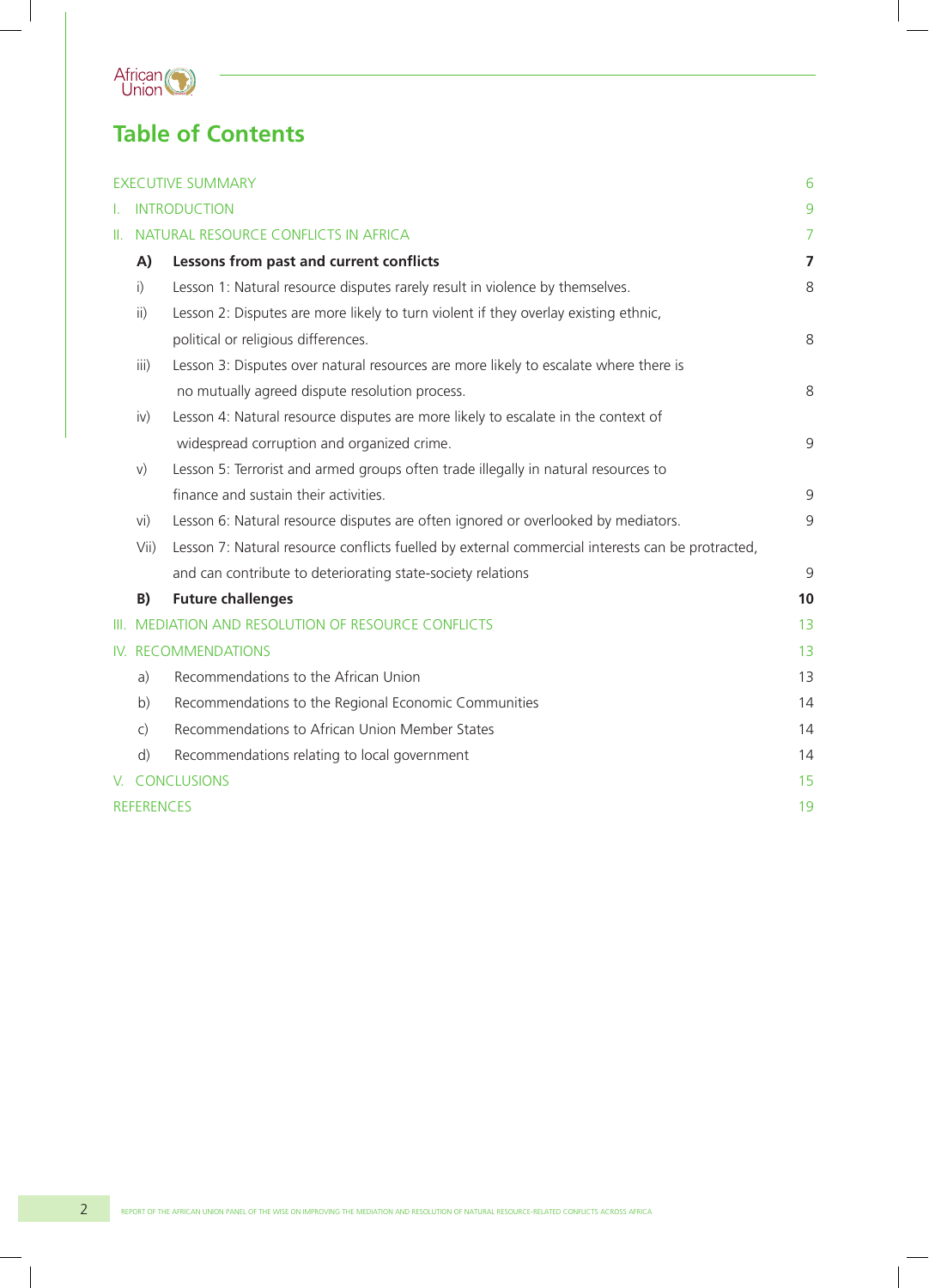

# **LIST OF ABBREVIATIONS**

| <b>APSA</b>     | African Peace and Security Architecture                                             |  |  |  |
|-----------------|-------------------------------------------------------------------------------------|--|--|--|
| <b>AU</b>       | <b>African Union</b>                                                                |  |  |  |
| <b>AU PSC</b>   | African Union Peace and Security Council                                            |  |  |  |
| <b>AU PSD</b>   | African Union Peace and Security Department                                         |  |  |  |
| <b>AUC</b>      | African Union Commission                                                            |  |  |  |
| <b>COMESA</b>   | Common Market for Eastern and Southern Africa                                       |  |  |  |
| <b>CSOs</b>     | <b>Civil Society Organisations</b>                                                  |  |  |  |
| <b>DRC</b>      | Democratic Republic of Congo                                                        |  |  |  |
| <b>EAC</b>      | East African Community                                                              |  |  |  |
| <b>IGAD</b>     | Inter-Governmental Authority on Development                                         |  |  |  |
| <b>IGCP</b>     | International Gorilla Conservation Programme                                        |  |  |  |
| <b>IPCC</b>     | Intergovernmental Panel on Climate Change                                           |  |  |  |
| <b>IPSS</b>     | Institute for Peace and Security Studies                                            |  |  |  |
| <b>JDA</b>      | Joint Development Agreement                                                         |  |  |  |
| <b>MONUSCO</b>  | Mission des Nations Unies en République Démocratique du Congo                       |  |  |  |
| <b>MSU</b>      | Mediation Support Unit                                                              |  |  |  |
| <b>OAU</b>      | Organisation of African Unity                                                       |  |  |  |
| <b>OKACOM</b>   | Permanent Okavango River Basin Water Commission                                     |  |  |  |
| <b>OSESG</b>    | Office for the Special Envoy of the Secretary General for forthe Great Lakes Region |  |  |  |
| <b>Pan-Wise</b> | Pan-African Network of the Wise                                                     |  |  |  |
| <b>REC</b>      | Regional Economic Community                                                         |  |  |  |
| <b>UNDESA</b>   | United Nations Department of Economic and Social Affairs                            |  |  |  |
| <b>UNDPA</b>    | United Nations Department of Political Affairs                                      |  |  |  |
| <b>UNEP</b>     | United Nations Environment Programme (UN Environment)                               |  |  |  |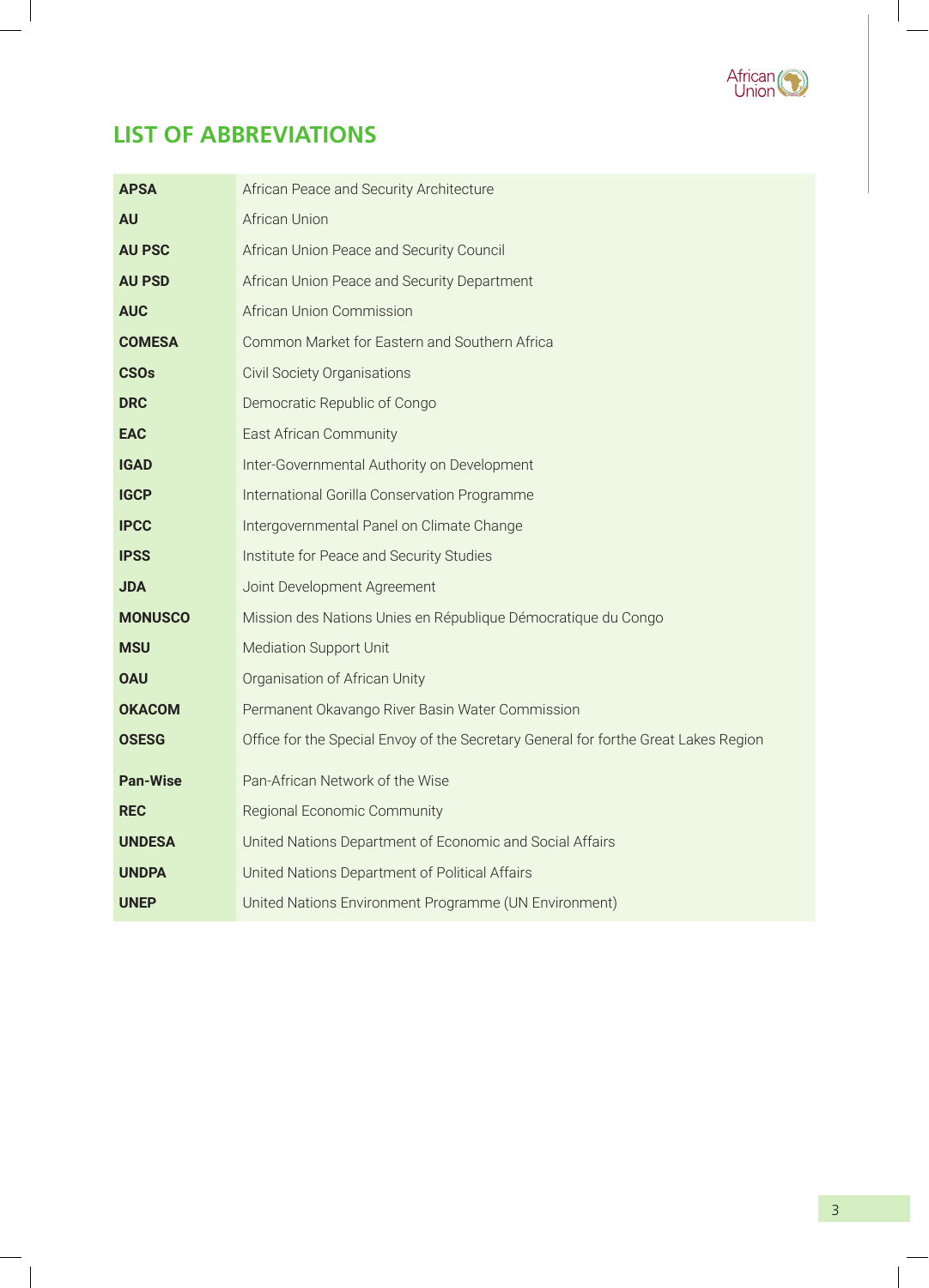

### **EXECUTIVE SUMMARY**

Africa's rich natural mineral, energy, forest, agriculture and water resources provide livelihoods and wealth for African citizens and play an increasingly important role in the global economy. Natural resource sectors in Africa generate approximately one-third of growth in gross domestic product, serving as a foundation for employment, food security, and development across the continent.

Disputes over who owns, controls or benefits from natural resources occur frequently, and do not pose an inherent risk to peace and security. Most are resolved without international intervention. Occasionally, however, disputes over natural resources escalate into violence. Such escalation is more likely to occur where there is no mutually agreed dispute resolution process. Natural resource disputes also are more likely to lead to violence if they overlay existing ethnic, political or religious differences, or in the context of widespread corruption and organized crime. In several African contexts, terrorist and armed groups trade illegally in natural resources to finance and sustain their activities. External commercial interests can also fuel disputes over natural resources, contributing to protracted instability and deteriorating state-society relations.

The international community – in the form of Regional Economic Communities, the African Union or the United Nations – may have an important role to play in helping to resolve disputes over natural resources. States and local actors can also make a critical difference between the peaceful dispute resolution and escalation.

In this report, the African Union Panel of the Wise seeks to promote peace and security in Africa by highlighting how local, state, regional and multilateral institutions can enhance the mediation and resolution of natural resource-related conflicts. The Panel proposes the following recommendations to the African Union, to Regional Economic Communities, to Member States and to local actors – to be implemented where appropriate in partnership with the United Nations:

#### **To the African Union:**

- 1. The Panel of the Wise calls upon the African Union *to highlight the priority it attaches to the relationship between natural resources and conflict by committing to enhancing its collective capacity for the prevention and mediation of natural resource conflicts. We recommend that the African Union Commission schedule an annual Peace and Security Council discussion focused on natural resourcespecific conflict prevention, mediation and resolution.*
- 2. The African Union's institutional capacity to understand and resolve natural resource-related conflicts must also be enhanced via *development of an inter-departmental and inter-disciplinary knowledge and resource platform* and a strengthened Panel of the Wise Secretariat. These new capacities would, inter alia, allow the African Union Commission to:
	- a) *Develop and monitor indicator*s to assess vulnerability and resilience in respect of resource development and exploitation;
	- b) *Mainstream natural resource-related guidelines for mediation and conflict prevention; and*
	- c) *Establish a roster of African experts experienced in resource-related conflict prevention, mediation and resolution*, to be accompanied by *AU-supported efforts to enhance traditional and local capacity/mechanisms for conflict resolution and mediation*.
- 3. The Panel of the Wise further recommends that the African Union Commission *identify opportunities to incorporate perspectives and dimensions related to natural resource-conflict prevention and mediation in African Union peace support operations/missions.*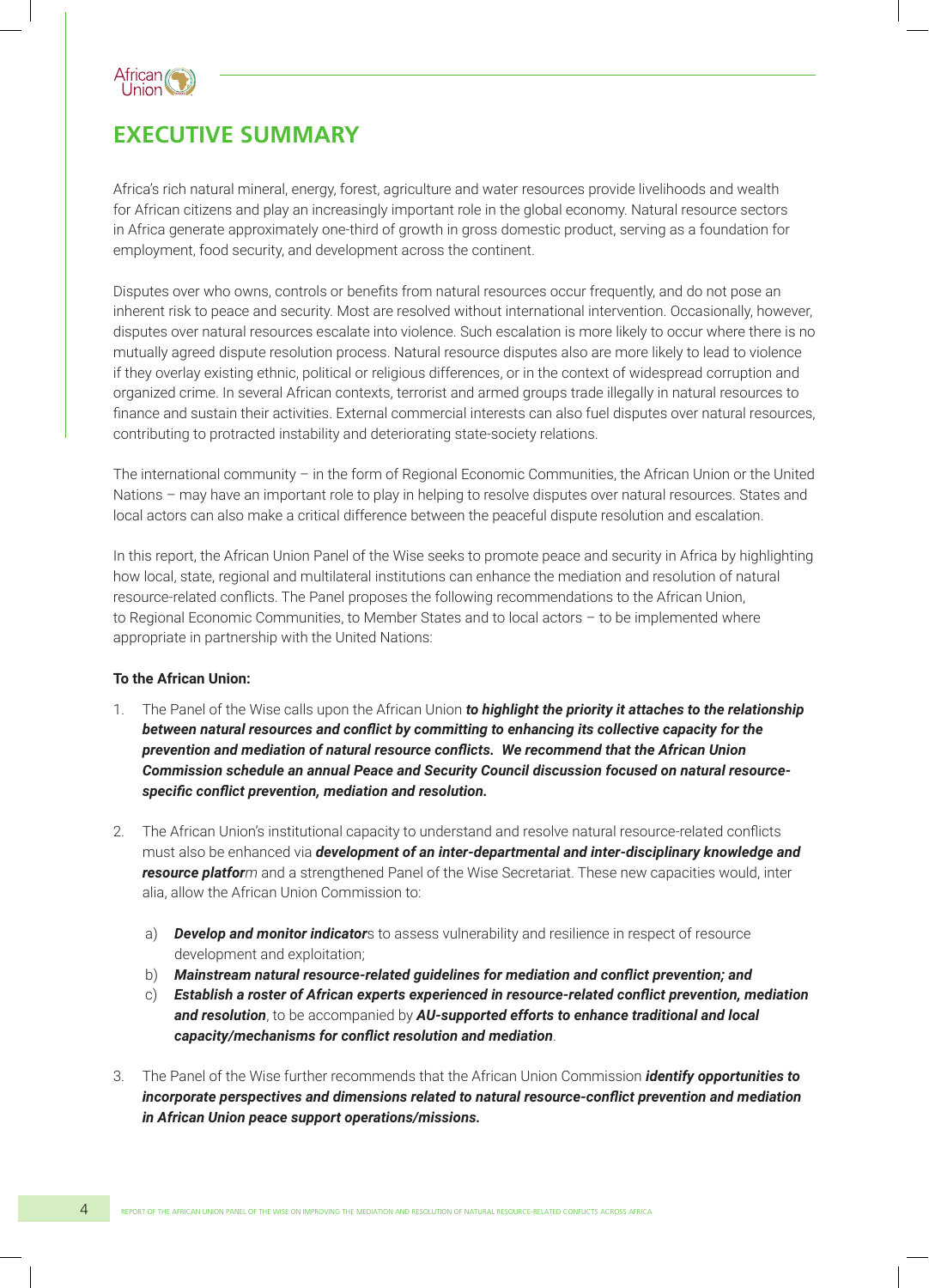

#### **To the Regional Economic Communities:**

- 4. In recognition of the crucially important role the Regional Economic Communities (RECs) play in promoting security and cooperation on the African continent, the Panel of the Wise proposes *an annual meeting between the Panel and regional counterparts to take stock of peace and security issues relating to natural resources and the environment*, to identify areas for cooperation and mutual support.
- 5. Taking into consideration the ongoing reform of the African Union and the relationships between the RECs, AU, and African States, the Panel of the Wise proposes the following recommendations to the RECs:
	- a. Support the *development of the African Union-hosted knowledge and resource platform* described above, drawing upon regional capabilities;
	- *b. Develop and harmonize key continental and regional policies and protocols related to sustainable management of natural resources;*
	- *c. Build the capacity of the African group of negotiators and mediators at the regional level*, by informing them about international and regional conventions and conflict management practices related to natural resources;
	- *d. Strengthen early warning and response mechanisms by integrating information and indicators related to national resources-based conflicts;* and
	- *e. Systematically integrate natural resources dimensions into peace processes,* and link natural resources issues to peace building and development processes.

#### **To African Union Member States**

- 6. States should provide an enabling environment for stakeholders to engage in transactions relating to the use and exploitation of such resources: transparent, rules-based mechanisms are essential for the safe management of competition and containment of emerging disputes. State measures should include, but not be limited to:
	- a. The *timely, comprehensive sharing of information* about natural resource initiatives, including analysis of benefits and costs to stakeholders;
	- b. Processes for the *active consultation and involvement of all stakeholders,* including local communities, women and youth – for example, via benefit-sharing agreements and community development agreements; and
	- c. Ensuring that *transparency and accountability mechanisms are in place prior to, and during, initiatives* to develop and exploit natural resources. These mechanisms should include full reporting on the revenues collected from natural resource activities and on the allocation of these revenues to programs, governments and communities.
- 7. We *urge States to take prompt and effective steps to enhance natural resource governance practices,* drawing where appropriate on existing normative initiatives.

#### **To local government**

7. The Panel of the Wise recognizes that local actors, both official and non-state, have a key role to play in the prevention and resolution of natural resource conflicts. The Panel therefore recommends that *local government institutions develop transparent, accountable, open and inclusive processes to promote natural resource management,* similar to those recommended at State level above. Local governments should, in particular, *create open and safe operating spaces for civil society actors and NGOs.*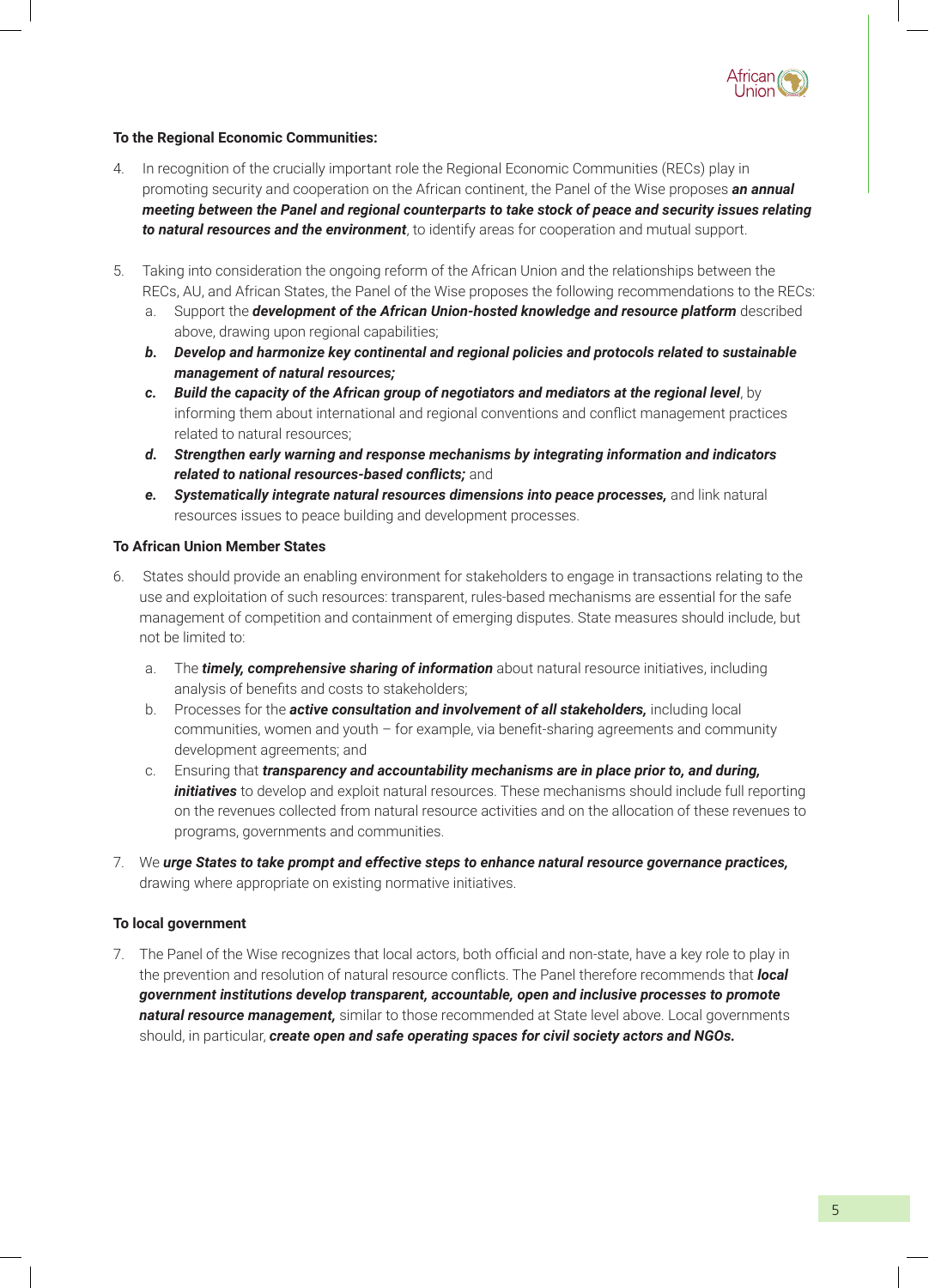

### **INTRODUCTION**

- 1. Africa's rich natural resources in the form of minerals, energy, forests, agriculture, and water are key sources of livelihoods and wealth for African citizens. They also play an increasingly important role in the global economy and act as a source of raw materials for many regions and countries. In Africa, natural resource sectors generate approximately one-third of growth in gross domestic product, serving as a foundation for employment, food security, and development across the continent.
- 2. The natural resources are unevenly spread and cut across country and community boundaries. There are, for example, 63 transboundary river basins in Africa, and all fourteen of Africa's longest rivers flow through more than one country. New discoveries of oil and gas are reshaping the energy map of the continent.
- 3. Disputes over who owns, can access, controls or benefits from natural resources such as land, fresh water, minerals or fishing rights - occur frequently, and do not pose an inherent risk to peace and security. Most disputes are resolved locally without any international intervention, through existing legislative, judicial, traditional and management mechanisms. When resolved peacefully, as is most often the case, such disagreements are an essential and unavoidable part of progress and development.
- 4. Occasionally, however, local legislative, judicial, traditional management mechanisms may be weak, or national authorities and local communities may be unable or unwilling to settle their differences. This is important because resource disputes can escalate into violence and destruction, especially in areas with weak governance, high levels of corruption, or existing ethnic and political divisions. In these cases, with the attendant risk of violent conflict, the international community – in the form of Regional Economic Communities, the African Union or the United Nations - may have an important role to play in helping to resolve disputes.
- 5. Over the past seventy years, at least 40 percent of civil wars have been linked to natural resources (UNEP, 2009). These conflicts tend to be persistent and difficult to resolve—with conflicts linked to natural resources more likely to slip back into violence within five years of a peace deal (Binningsbø, & Rustad, 2008). In some cases, natural resources have also been exploited by armed groups and criminal networks, thereby providing funding for weapons that sustains conflict and instability over many years.
- 6. Looking to the future, population growth and urbanization, rising consumption, climate change and environmental degradation, and new technologies for the extraction and processing of resources are changing the patterns of resource supply and demand in Africa. Between now and the middle of this century, for example, it is predicted that Africa's population will double, while food, water and energy demand will have dramatically increased. These trends will have profound implications for the political economy of resource use in Africa-both regionally and nationally. Global demand for some resourcesespecially minerals such as lithium and tantalum used in equipment for new and emerging information technologies, may rise dramatically, triggering efforts to control those resources and the profits they offer. For Africans, resources such as fresh water and arable land may become more scarce even as demand grows, creating potential tensions between different groups seeking access to the water and food they need. If local, national and regional governance capacities are not in place to manage this competition and peacefully resolve disputes, this resource competition could trigger avoidable violent conflict.
- 7. The Panel of the Wise is firmly convinced that to end current conflicts and prevent the outbreak of new rounds of violence, African leaders and institutions must find effective ways to address and peacefully resolve disputes over natural resources. In producing this report and disseminating its findings, the Panel of the Wise seeks to guide African leaders and policy makers toward ways to improve the mediation and resolution of natural resource-related conflicts across Africa.
- 8. This report draws on past experience of natural resource conflicts across the continent, and on current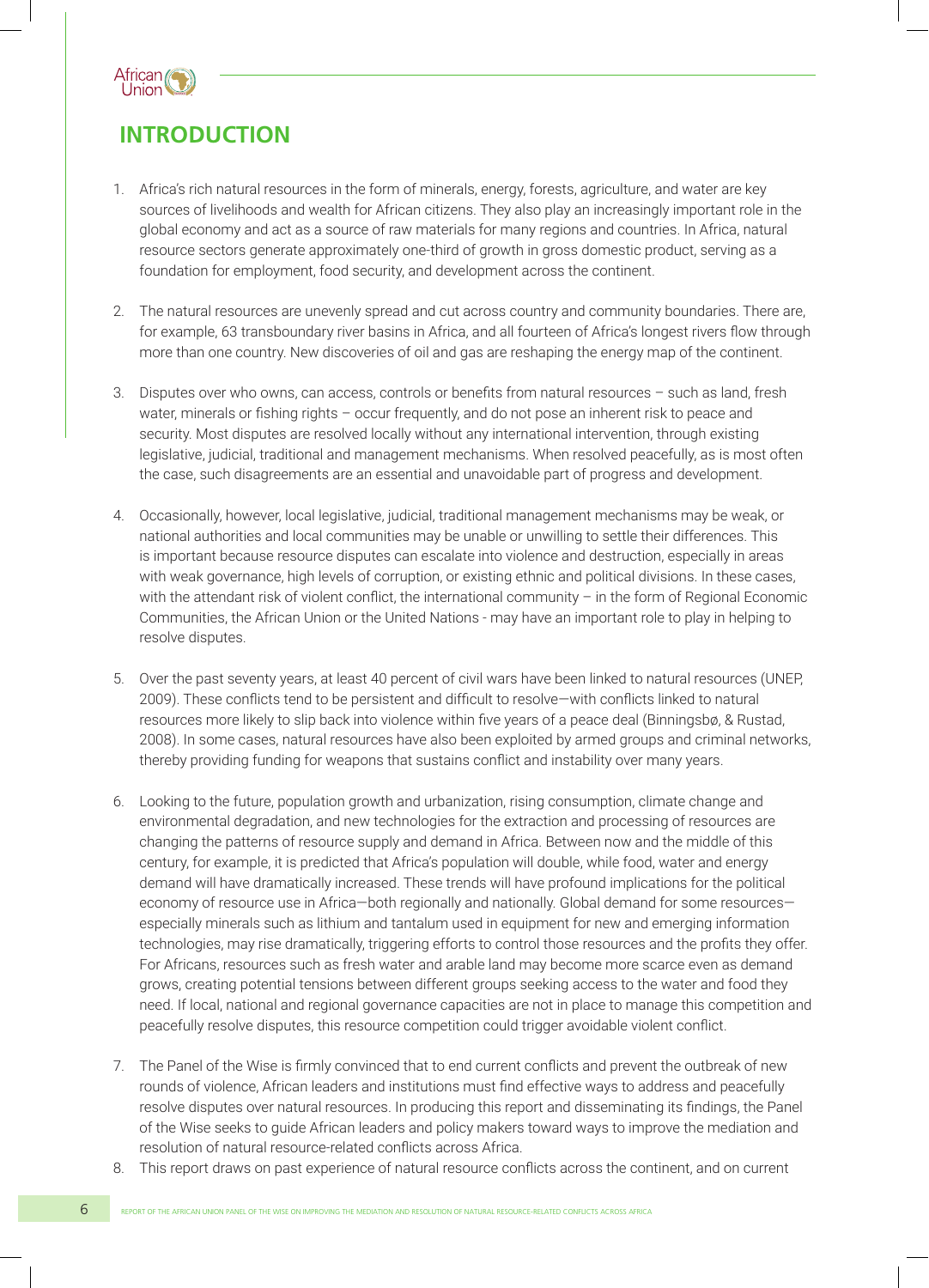

analysis of relevant issues and trends, to highlight the security risks associated with unmanaged competition and unresolved disputes over natural resources. It offers a set of recommendations which, if implemented, would enhance the collective ability of African Union (AU) and Regional Economic Communities (RECs) to prevent, mediate and resolve violent, or potentially violent, resource disputes and contribute to sustaining peace across Africa – thus contributing to "Silencing the Guns". The overarching aim in conducting this work is to contribute to a safer, more prosperous Africa, in which natural resources are – as they should be – a powerful source of wealth and wellbeing.

9. Following this introduction, the report is divided into five sections. Section two reflects on the ways that natural resources have contributed to conflict in Africa and offers a series of lessons on why some conflicts escalate to violence. It also looks to the future to identify the kinds of stresses, shocks and scenarios that need to be considered in forward planning. Section three focuses on experiences of the mediation and resolution of resource disputes and conflicts across Africa. Section four offers a series of recommendations on the kinds of capacities that need to be established or strengthened to identify, prevent and resolve resource conflicts. Section five concludes the report.

#### **II. NATURAL RESOURCE CONFLICTS IN AFRICA**

10. The role of natural resources in triggering violent conflict differs from case to case. The struggle for control over high-value extracted resources like oil has, in the recent past, contributed to violence between states. This was the case, for example, in the context of Abyei, an oil-rich region claimed by both Sudan and South Sudan – as well as within states, as in the current conflict in South Sudan. Climate-related water scarcity and environmental degradation have contributed to escalating tensions and violence among fishermen, pastoralists, and farmers around Lake Chad, feeding instability in a region already penetrated by Boko Haram and other armed opposition groups (Vivekananda, 2018). High food prices have been linked to instability in parts of North Africa. Shortages of arable land have contributed to conflict between politically connected large-scale landowners and subsistence farming communities in North Kivu, Democratic Republic of Congo (UN-Habitat, 2018). Researchers have also found links between the severity of drought and the extent of rebel-perpetrated atrocities against civilians in Somalia (Bagozzi, Koren, & Mukherjee, 2017). But in many other cases, African states and communities have established sound mechanisms, leading to the peaceful sharing of natural resources. Intergovernmental cooperation over the Senegal and Gambia river basins has been exemplary, for example. resource disputes have been successfully resolved with no resulting conflict. The African Union Boundary Information System (AUBIS) has also helped to resolve differences between states relating to strategic natural resources that are located in cross-border areas.

#### **A. Lessons from past and current conflicts**

11. What can we learn from past and present conflicts in Africa about why some resource disputes contribute to large-scale, organized violence, but others do not? The experiences of African and international mediators, as well as a review of the academic and policy literature consulted by the Panel suggest seven broad lessons about the links between resource disputes and violence.

#### **I) Lesson 1: Natural resource disputes rarely result in violence by themselves.**

- 12. States, societies and communities deal habitually with disputes over ownership, management and control of natural resources. These disputes vary between the small scale, as between individuals or families over a specific plot of land, to the subnational scale, as over major resource infrastructure projects such as hydroelectric dams, mines or oil and gas developments, to the transnational level, as when riparian states disagree over the allocation of water resources in a shared river.
- 13. The drivers of violence often include a range of social, political, and economic grievances, as well as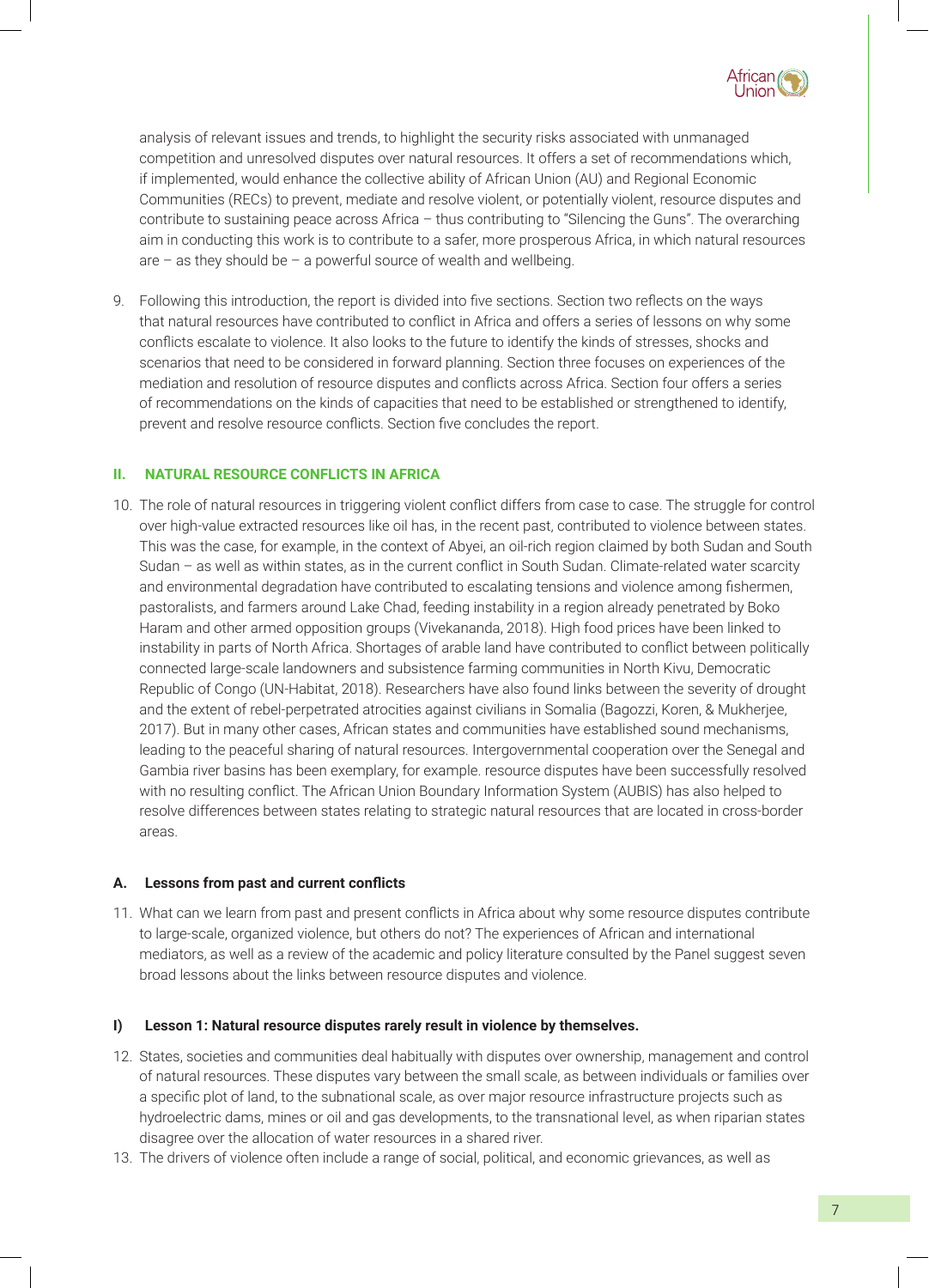

opportunistic motivations; these can combine and interact to escalate conflicts. For example, extensive environmental contamination from decades of oil production in the Niger Delta aggravated historical grievances over the lack of sharing of the benefits of oil extraction and political marginalization to spark social unrest and violence that started in the early 1990s.

14. At a broad level, four types of resource dispute can challenge peace and security: (1) secessionist conflicts in which resource-rich regions seek to split away from the rest of a country; (2) disputes over resource sharing or management as part of a new national compact (i.e. in the context of a peace agreement or new constitution); (3) grievances over standalone projects such as mines and hydroelectric dams; (4) and disturbances from the cumulative impact of multiple small-scale clashes, typically over land, livestock or fresh water (Haysom & Kane, 2009).

#### **II) Lesson 2: Disputes are more likely to turn violent if they overlay existing ethnic, political or religious differences.**

- 15. Unscrupulous politicians can use tensions over natural resources to bolster their position and legitimacy. Disputes over the governance of natural resources can be instrumentalized and politicized to become a motivating force for violence. The degree to which the prevailing political economy and supporting institutions are based on patronage systems, social marginalization and exclusion (geographic, ethnic, religious or other factors) is also an important conflict risk.
- 16. In the Darfur region of Sudan, for example, disputes between pastoralist herders and farmers over migration routes and watering holes became a violent flashpoint for wider cultural, ethnic and religious differences. Within a country, exploitation of natural resources in areas in which a marginalized local population whose ethnicity differs from that of the government has often led to violent clashes and also to secessionist movements, for example in Katanga, Democratic Republic of Congo.

#### **III) Lesson 3: Disputes over natural resources are more likely to escalate where there is no mutually agreed dispute resolution process.**

- 17. Disputes over resources are more likely to escalate when the national institutions responsible for adjudicating them are either absent, weak, or distrusted by one or more of the parties. Opaque processes in the acquisition of lands and contracts, as well as corporate practices in the extractive industry, can entrench poverty and corruption, and provoke violence.
- 18. At the inter-state level, the presence or absence of a mutually agreed resolution process also influences the trajectory of natural resource disputes. When riparian states can work through an established river basin authority, for example, they are more likely to reach a peaceful agreement over a shared transboundary watercourse than they would be in the absence of such a framework. IV(

#### **IV) Lesson 4: Natural resource disputes are more likely to escalate in the context of widespread corruption and organized crime.**

19. In countries that have experienced a significant breakdown in the rule of law, predatory actors such as criminal groups can exploit a sense of lawlessness for their profit. In countries such as the Democratic Republic of Congo, there is a degree of collaboration among rebel groups and criminal groups to sustain conflict and instability. As signatories to the 2016 Sharm el Sheikh Declaration noted, "*current patterns of violence on the African continent are increasingly characterized by the involvement of a variety of non-state armed actors such as criminal gangs, violent extremists and terrorists, vigilante groups often operating across national boundaries; the association amongst armed groups with transnational networks; the rise of terrorism and extremist religious ideologies and violent identity-based factionalisms."*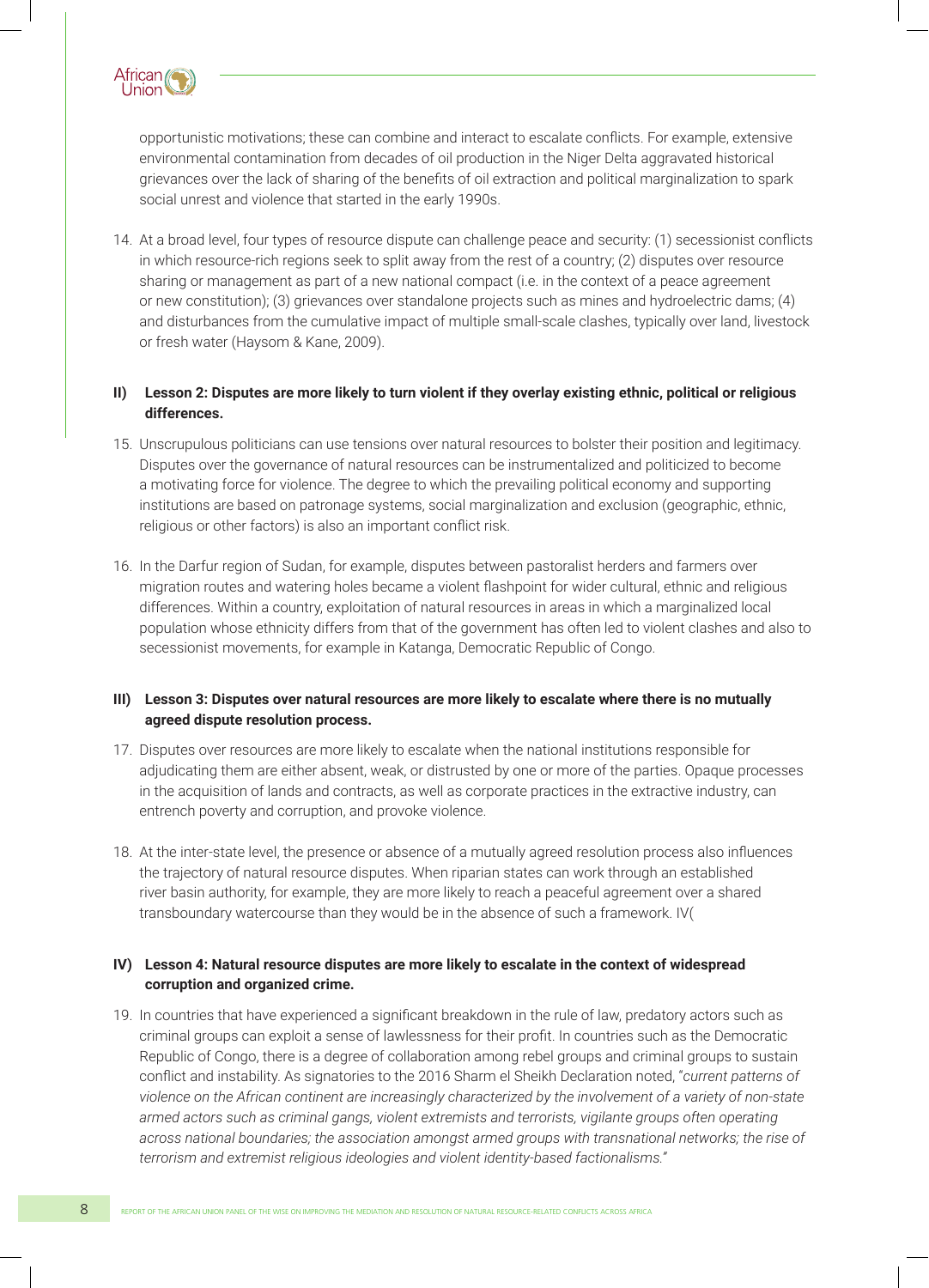

#### **V) Lesson 5: Terrorist and armed groups often trade illegally in natural resources to finance and sustain their activities.**

20. The OECD, in a 2017 report, found that terrorist groups have *"deep operational, logistical and financial links with the production and trade of natural resources",* including oil, diamonds, gold, and other mineral supply chains such as tin, talc, chromite and marble (OECD, 2017). The huge profits to be made from illegal mining and logging in the midst of conflict have encouraged armed groups both to attack resource-rich areas and to spoil efforts to make peace. In Somalia, militia groups have generated more than USD 15 million per annum from the export of charcoal, which has facilitated their acquisition of weapons and other military material. Illegal mining and logging, for example, have fueled violence in the Democratic Republic of Congo for decades, generating, by 2015, an estimated USD 1.25 billion per year for rebels and criminal groups (UNEP, OSESG & MONUSCO, 2015). In the Central Africa Republic, a wide variety of armed groups, ranging from the Lord's Resistance Army to Ex-Séléka and Anti-Balaka militias, have been able to sustain conflict through exploiting the lucrative yet illicit gold and diamond mining industries (Global Witness, 2017).

#### **VI) Lesson 6: Natural resource disputes are often ignored or overlooked by mediators.**

21. Although natural resource conflicts vary in important ways between the different resource sectors, there are certain characteristics that set them apart from other types of conflict. One of these is the dual nature of most resource disputes, being both technically complex and politically sensitive. As a result, resource disputes often 'fall through the cracks' of the international dispute resolution system. Technical agencies shy away from resource disputes because they are too politically sensitive, while the political organizations steer clear due to the technical complexities involved. The result is inadequate attention from the international system to the prevention, mediation and resolution of resource-related conflicts.

#### **VII) Lesson 7: Natural resource conflicts fueled by external commercial interests can be protracted, and can contribute to deteriorating state-society relations**

22. It is important to note the role of external commercial interests in fueling conflicts. Commercial actors can, through their activities, impose heavy strains on communities, feeding resentment against both the commercial presence and the government. In Ogoniland, Nigeria, decades of commercial exploitation of oil reserves has contributed to long-lasting pollution. Even though the oil industry is no longer active, tensions persist between Ogoni people and the federal government, relating inter alia to the government's unfulfilled pledges to clean up oil pollution, build infrastructure, and increase social investment (Crisis Group, 2018). Commercial mining activities have also contributed substantially to state-society tensions in African contexts (Andrews et al, 2017).

#### **B. Future challenges**

- 23. Current population, consumption and investment trends in Africa suggest that the conditions in which natural resource disputes arise may become more pressing and complex in the coming years.
- 24. **Population growth** will contribute to higher demand for food, water and energy, and place heavy strains on urban infrastructure. Between 2017 and 2050, the populations of 26 African countries are projected to expand to at least double their current size, and the continent's total population will reach 2.53 billion by mid-century (UNDESA, 2017).
- 25. **Technological change** and shifts in the types of resources that are in global demand, such as the growth in demand for lithium for electrical batteries, could redraw the maps of resource extraction across the continent, bringing major new international investments. This, in turn, could trigger a 'scramble' among different groups, communities or countries to control and exploit those resources. Increasingly, major new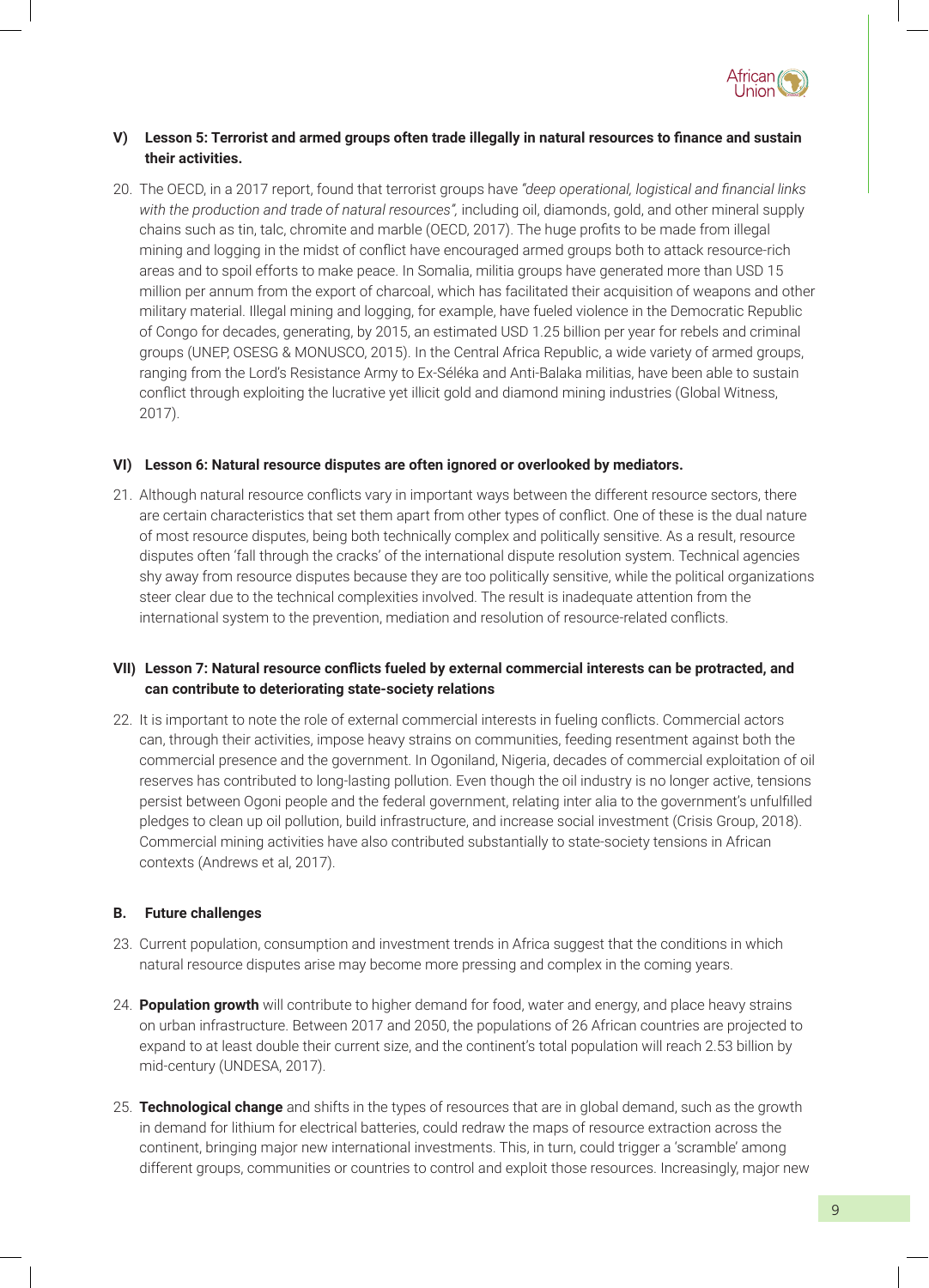

investments may be in areas of ethnically distinct, marginalized populations who object to the terms of the activity in their area. Private companies may have better access than governments to new technologies that enable them to locate and exploit natural resources.

- 26. **Competition over land** may lead to escalating tensions, particularly in the context of weak governance mechanisms. Africa contains two thirds of the world's uncultivated arable land (IPSS, 2017). However, only a small proportion (2-10 per cent) of land in Africa is formally registered, with the majority managed under customary tenure. People who rely on customary land for their livelihoods are vulnerable to "land grabbing". The rate of investment in major agricultural and extractive projects has risen significantly and this often creates new tensions, especially when investments are in previously marginalized areas or where food security is already tenuous.
- 27. There are numerous indications that **climate change will increase resource scarcity and competition in**  Africa. While there is no certainty that such changes will lead to conflict, the stresses imposed by climate change will amplify existing tensions, particularly in areas where measures to facilitate cooperation over shared resources are weak or missing. Climate-related stresses include the following:
	- **a. Water-related tensions may increase** due to the disruption of precipitation patterns. This phenomenon is expected to intensify, with northern and southern African regions projected to experience particularly strong declines in rainfall. This will deepen water shortages and stresses already experienced by African countries (IPSS, 2017).
	- **b. Food production yields and, by extension, food availability and prices will be impacted** by climate change. In a global assessment of the potential negative impact of a doubling of food prices on GDP, the ten worst affected countries were in Africa. According to Intergovernmental Panel on Climate Change, West Africa will be especially severely affected by crop yield declines as a consequence of climate change (IPCC, 2018).
	- **c. Sea-level ris**e is projected to be ten percent higher than the global mean along African coasts. The most vulnerable areas in terms of population and assets include Egypt, Côte d'Ivoire, the Gambia, Guinea-Bissau, Kenya, Mozambique, Nigeria, Tanzania and Tunisia (UNEP, 2017).
	- d. Climate change may push around 86 million people in Sub-Saharan Africa to **migrate** within their national boundaries by 2050 (World Bank, 2018).

Such stresses are likely to hit the poorest people, and the poorest countries, hardest. Those already vulnerable – including children – will suffer severe impacts. And because women tend to have more difficulties than men in accessing resources such as land and credit, they may be particularly affected by climate-related scarcity.

#### **III. MEDIATION AND RESOLUTION OF RESOURCE CONFLICTS**

- 28. While natural resource disputes can contribute to conflict, it is important to emphasize that—under the right conditions—shared resources and common challenges can also help to bind countries and communities together.
- 29. National and trans-boundary resource dispute management and mediation mechanisms are important ways to help different parties move from a position of conflict to one of cooperation. Third party mediation - defined here as a non-adversarial and collaborative process through which an impartial third party helps parties in a dispute reach a resolution through interest-based negotiations - has proven well-suited to complex disputes involving technical, scientific, economic, social and/or legal dimensions.
- 30. Cooperating over shared resources or common challenges can help build confidence between divided groups and maintain a degree of communication. Over time, this cooperation over the environment and natural resources can have important 'spill over' effects, further binding the parties into sharing mutual benefits and increasing the opportunity costs of a return to conflict.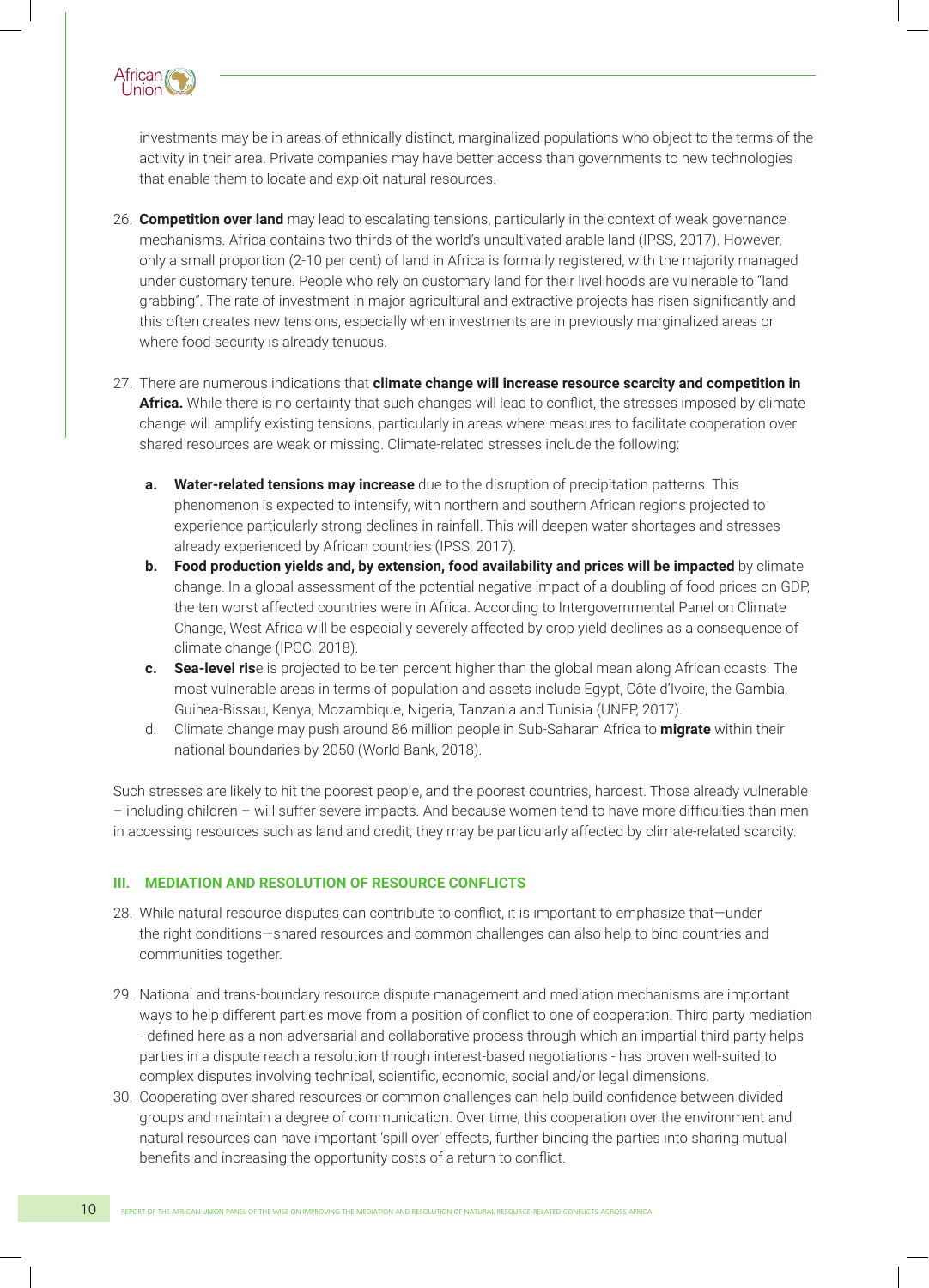

- 31. The Panel of the Wise found many examples of good practice in Africa of the management, mediation and resolution of natural resource disputes, and in the use of shared natural resources to build confidence at domestic and international levels.
- 32. Establishing a common understanding among conflicting parties of the dimensions of their dispute can be an important first step to finding creative solutions to resolve it. Quantifying disputed natural resources, for example, can encourage parties to address the 'hard facts' rather than rely on political rhetoric, cultural biases, or long-held perceptions. It may be possible to put aside contentious symbolic disputes over "ownership" and focus on concrete arrangements related to sharing of resource management and revenues (Haysom & Kane, 2009).
- 33. In many cases, the very process of assessing natural resources, and developing a shared understanding of a specific problem or mutual need, can be a first step toward building trust. This happened during the environmental assessment of the level of oil contamination in Ogoniland, Nigeria carried out between 2009-2011. An objective and scientific assessment was an important element in transforming decades of mistrust into a shared vision for environmental clean-up and rehabilitation.
- 34. In some cases, protected areas have been used to help resolve boundary disputes and promote local or transboundary peacebuilding. They have also served as a platform for technical cooperation, rural development, and livelihoods diversification in conflict-affected zones. International peace parks areas are unique protected areas—formally dedicated as a symbol of peace between two or more sovereign nations and consciously utilized as a tool for international diplomacy. They provide a 'soft entry point' to cooperation when deep mistrust exists between parties to a conflict (Conca & Dabelko, 2002). In the late 1990s trans-boundary parks emerged in several African countries, especially in South Africa, Mozambique, Zimbabwe, Botswana, and Namibia (Pool, 2006). Likewise, Sierra Leone and Liberia have signed an agreement to move toward establishing a trans-boundary protected area between Gola Rainforest National Park and Lofa-Mano Forest Reserve. Liberia is similarly exploring options for a trans-boundary protected area with Cote d'Ivoire – the Tai Sapo Forest Complex.
- 35. Environmental cooperation between divided groups often takes place in a series of steps that build trust and deepen relationships over time. The pathway often starts with dialogue, then advances to information sharing, then to joint activities, and finally to coordinated or joint management. Each step provides opportunities for collaboration among multiple stakeholders— politicians and government authorities, private entrepreneurs, scientists, farmers, and local community members.
- 36. One example is water cooperation on the Okavango river. This is facilitated by the Permanent Okavango River Basin Water Commission (OKACOM), which provides technical advice to the three riparian states: Namibia, Botswana and South Africa. OKACOM alerts the governments of the three countries about transboundary issues in the basin and facilitates an ongoing dialogue among the basin's stakeholders.
- 37. While parties may have divergent views on the political front, they often share a common dependence on the same natural resource. When ecosystems and natural resources cross political boundaries, it is difficult—if not impossible—for countries or neighboring communities successfully to address their issues unilaterally. This resource interdependence can serve as a strong incentive to communicate and cooperate across contested borders or religious and ethnic divisions.
- 38. This is the case with the cooperation among Uganda, Rwanda and the Democratic Republic of Congo to protect endangered mountain gorillas in the border zone abutting the three countries. The zone – the only habitat for the endangered mountain gorilla in the world – has experienced near-constant conflict for the past two decades. In this case, trans-boundary collaboration was initially brokered through the work of a grassroots organization. The International Gorilla Conservation Programme (IGCP) was founded in 1991 to protect the gorillas and to promote joint environmental management across the region's political borders, even during times of conflict.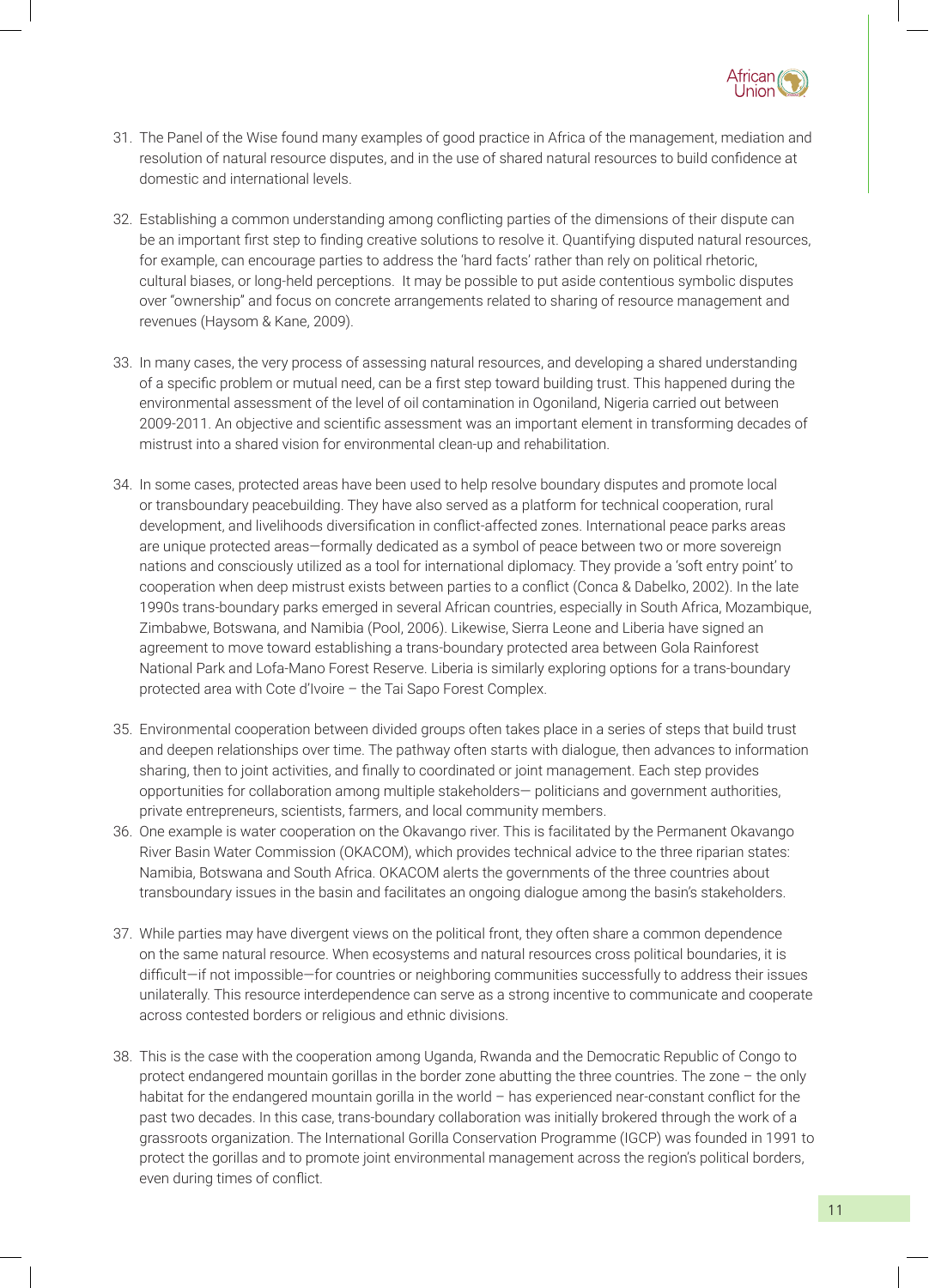

- 39. For ten years, IGCP worked to develop informal mechanisms of collaboration that allowed for regular communication and interaction between wardens and staff of the protected areas from each country. This collaboration evolved into information sharing and joint planning, training, and coordinated surveillance, including anti-poaching patrols. The initial work established trust, built a common understanding of the challenge, and a joint vision for a solution, albeit informally and at the technical level. These early efforts paid off in 2001 when the three countries formally signed a declaration expressing the intention to create a trans-boundary protected area (Watanabe, Lanjouw, Rutagarama and Sharp, 2013). In 2015 the three countries established the Greater Virunga Transboundary Collaboration as a collaborative framework for wildlife conservation and tourism development among the Partner States without ceding and or affecting the respective sovereign rights over the protected areas in their respective territorial jurisdictions.
- 40. Shared natural resources can provide a bridge between different types of actors as well as across different levels of social organization and political power. For example, a range of technical, administrative and political actors have been involved in ongoing discussions among Ethiopia, Sudan and Egypt over the construction of the Renaissance Dam on the Nile River in Ethiopia.
- 41. Cooperation over natural resources and the environment often requires the engagement of stakeholders in ways that transcend traditional lines of power and authority. Few other issues have such potential to rebuild connections between communities, as well as between communities and governance institutions. This benefit is consistent with the emerging recognition that there are multiple interconnected pathways to peace-building. A peace process is most resilient when stakeholders are engaged on multiple levels and when bonds are built among many different individuals, organizations, and institutions.
- 42. An example is the process of forest reform in Liberia, known as the Liberia Forest Initiative, which involves multiple stakeholders in a collaborative policy process. The goals include transparency, accountability, public participation, and the rule of law, but the most important objective is to ensure that the rights and interests of forest communities were provided for. A "three C" approach—integrating commercial, community, and conservation needs—was eventually adopted in the National Forestry Reform Law of 2006. The law and accompanying regulations include requirements for transparency and public access to information, benefit sharing, and public participation (Waugh and Murombedzi, 2013).
- 43. Extracting shared natural resources or addressing common environmental threats often involves a longterm strategy that transcends immediate political needs and self-interest. An extended time horizon can provide the opportunity to build trust and strengthen relationships over time. In Darfur, Sudan for example, cooperation over water resources in Wadi El Ku is leading to improved social relationships, agricultural productivity and enhanced resilience to natural hazards.
- 44. Meanwhile, regular cooperation over a specific environmental issue or natural resource may gradually change perceptions, attitudes, and behaviors and help catalyze cooperation in other areas of common interest. In some cases, major financial investments by both parties, such as joint water or energy infrastructure, can increase the opportunity cost of renewed conflict.
- 45. In 2001, when Nigeria and São Tomé and Principe could not agree on the boundary of their respective Exclusive Economic Zones, they established a Joint Development Agreement (JDA) to jointly manage the resources in the contested area. A JDA is a tool that allows states to cooperate over the exploration and exploitation of resources, without jeopardizing their respective claims. The countries now have joint control of the exploration and exploitation of resources in the agreed joint development zone, sharing benefits and obligations arising from development activities on a 60/40 percent basis respectively. At the same time, the JDA clearly states that neither party has renounced its right or claim relating to the whole or any part of the zone.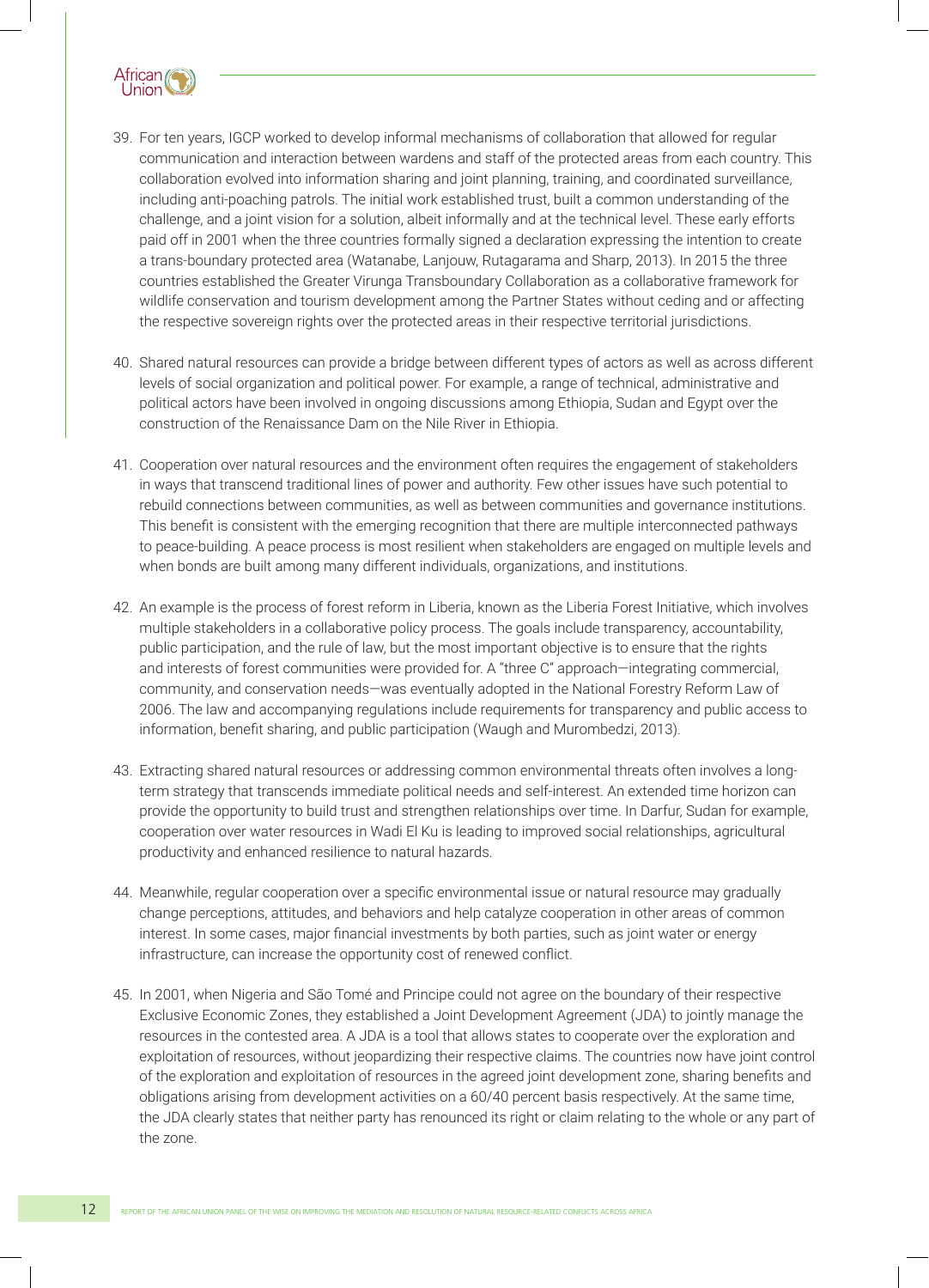

- 46. Clearly, resolving disputes and avoiding escalation to violent conflict is the primary responsibility of the parties involved. However, international, regional and sub-regional entities can, and do, play critically important roles in helping to mediate resource disputes.
- 47. Indeed, the Panel of the Wise, as a relatively new institution endowed with moral authority, political experience, mediation skills and persuasion, is in a strategic position to play a meaningful role in preventing, managing and resolving resource disputes and conflicts on its own and through other AU structures and instruments. The small composition of the membership allows flexibility to intervene rapidly at all phases of a dispute, and particularly where crises are anticipated with a view to containing tensions from escalating into outright violence (Panel of the Wise, 2009).

#### **IV. RECOMMENDATIONS**

- 48. While natural resources present immense opportunities for greater prosperity and cooperation in Africa, they have also played a major role in triggering and sustaining conflicts. Competition over such resources looks certain to increase in our near future. Dealing with resource-related conflict is the collective responsibility of national, sub-national and continental institutions.
- 49. In light of these findings, we have devised a set of recommendations to improve both our collective understanding of, and capacity to head off or resolve, natural resources conflicts in Africa. Our recommendations are addressed to the African Union, to the Regional Economic Communities, to AU Member States, and to local actors; they range from the highly political and international, to the deeply practical and local. To address the challenges now facing us, we must act promptly and simultaneously at all these levels.

#### **a) Recommendations to the African Union**

- 50. The question of natural resources as a cause of, and contributor to, conflicts in Africa must be pushed higher up the political agenda. The Panel of the Wise calls upon the African Union *to highlight the priority it attaches to the relationship between natural resources and conflict by committing to enhancing its collective capacity for the prevention and mediation of natural resource conflicts.*
- 51. Regular, sustained discussion of the resource-conflict link among key peace and security actors would also help to enhance our collective understanding and our willingness to act. We therefore recommend that *the African Union Commission schedule an annual Peace and Security Council discussion focused on natural resource-specific conflict prevention, mediation and resolution.*
- 52. The African Union's institutional capacity to understand and resolve natural resource-related conflicts must also be enhanced. Our recommendations in this regard include *development of an inter-departmental and inter-disciplinary knowledge and resource platform.* This would be facilitated by a strengthened Panel of the Wise Secretariat, which would draw on and collate existing knowledge and resources across the African Union institutions, and—whenever appropriate—convene inter-departmental task forces to address natural resource and conflict issues. Such a structure would allow the African Union Commission to:
	- *a. Develop and monitor indicators* to assess vulnerability and resilience in respect of resource development and exploitation, to enhance conflict prevention and mediation. This should include the mapping of trans-boundary natural resources with potential risk of conflicts, linked where appropriate to broader AU work on borders;
	- **b.** Mainstream natural resource-related guidelines for mediation and conflict prevention within existing African Union guidelines for mediation undertaken by the Panel of the Wise, PanWise and Femwise, as well as mediation support provided by the nascent AU Mediation Support Unit. This would include the development of natural resource management options, revenue-sharing options for peace agreements and natural resource dialogue mechanisms.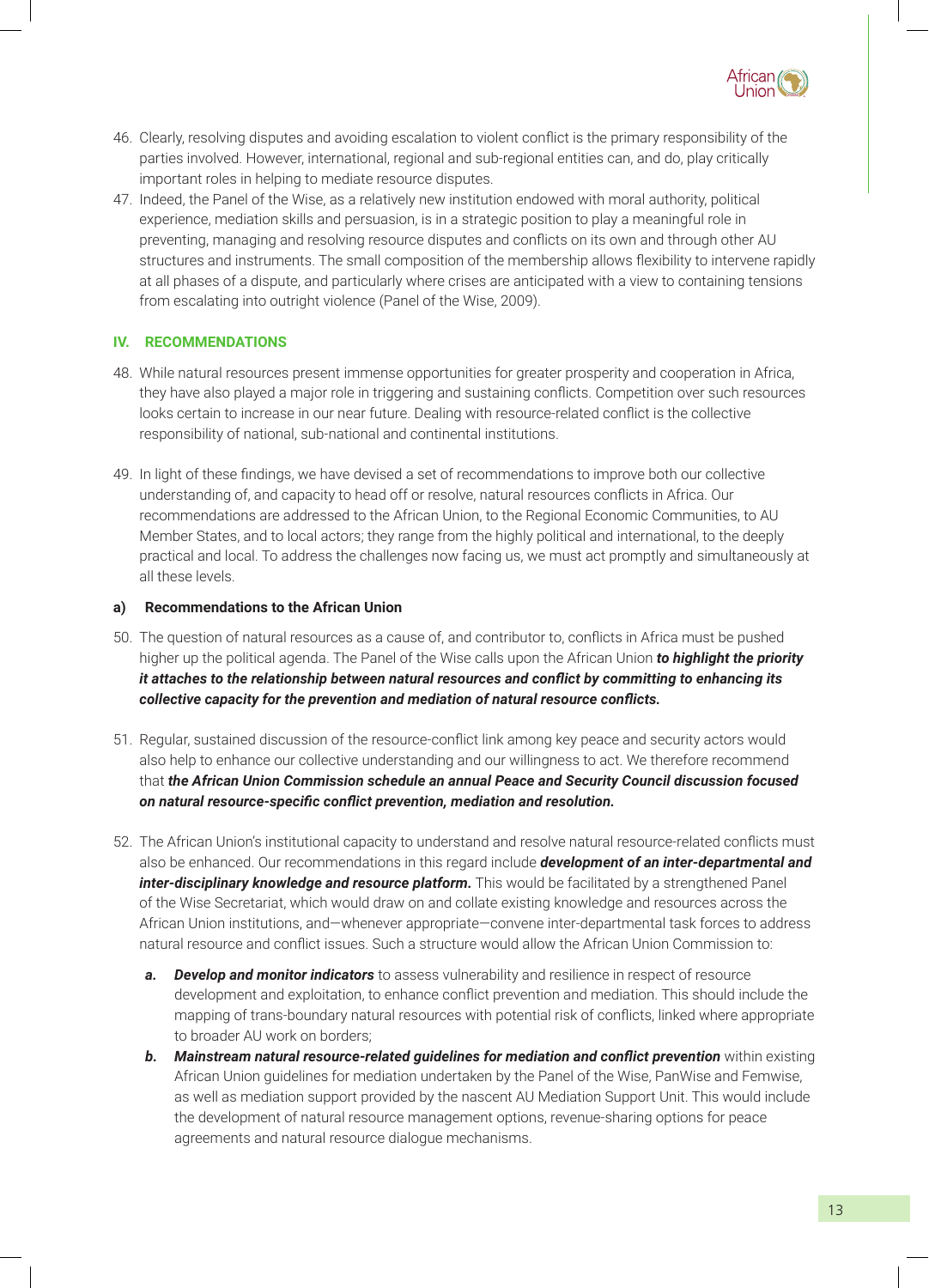

- *c. Establish a roster of African experts experienced in resource-related conflict prevention, mediation*  **and resolution,** drawn from continent-wide expertise, including at the level of the RECs and other partners. To avoid parallel structures, experts with these skills and capacities should be incorporated within any existing rosters. This step should be accompanied by *AU-supported efforts to enhance traditional and local capacity/mechanisms for conflict resolution and mediation*.
- 53. African Union peace support operations play a critical role in addressing existing conflicts on the ground. The Panel of the Wise further recommends that the African Union Commission *identify opportunities to incorporate perspectives and dimensions related to natural resource-conflict prevention and mediation in African Union peace support operations/missions.*

#### **b). Recommendations to the Regional Economic Communities**

- 54. In recognition of the crucially important role the Regional Economic Communities play in promoting security and cooperation on the African continent, the Panel of the Wise commits to working closely with its counterparts in the RECs to enhance environmental diplomacy and the resolution of natural resource conflicts. The Panel of the Wise proposes, in particular, an annual meeting with regional counterparts to take stock of peace and security issues relating to natural resources and the environment, and to identify areas for cooperation and mutual support.
- 55. Taking into consideration the ongoing reform of the African Union and the relationships between the RECs, AU, and African States, the Panel of the Wise proposes the following recommendations to the RECs:
	- a. Support the *development of the African Union-hosted knowledge and resource platform* described above, drawing upon regional capabilities;
	- *b. Develop and harmonize key continental and regional policies and protocols related to sustainable management of natural resources;*
	- *c. Build the capacity of the African group of negotiators and mediators at the regional level,* by informing them about international and regional conventions and conflict management practices related to natural resources;
	- *d. Strengthen early warning and response mechanisms by integrating information and indicators related to national resource-based conflicts;* and
	- *e. Systematically integrate natural resources dimensions into peace processes*, and link natural resources issues to peace building and development processes.

#### **c). Recommendations to African Union Member States**

- 56. The Panel of the Wise acknowledges the unique role of AU Member States in governing natural resources. States should provide an enabling environment for stakeholders to engage in transactions relating to the use and exploitation of such resources: transparent, rules-based mechanisms are essential for the safe management of competition and containment of emerging disputes. State measures should include, but not be limited to:
	- a. The *timely, comprehensive sharing of information* about natural resource initiatives, which should include analysis of benefits and costs to stakeholders;
	- b. Processes for the *active consultation and involvement of all stakeholders*, including local communities, women and youth – for example, via benefit-sharing agreements and community development agreements; and
	- c. Ensuring that *transparency and accountability mechanisms are in place prior to, and during, initiatives* to develop and exploit natural resources. These mechanisms should include full reporting on the revenues collected from natural resource activities and on the allocation of these revenues to programs, governments and communities.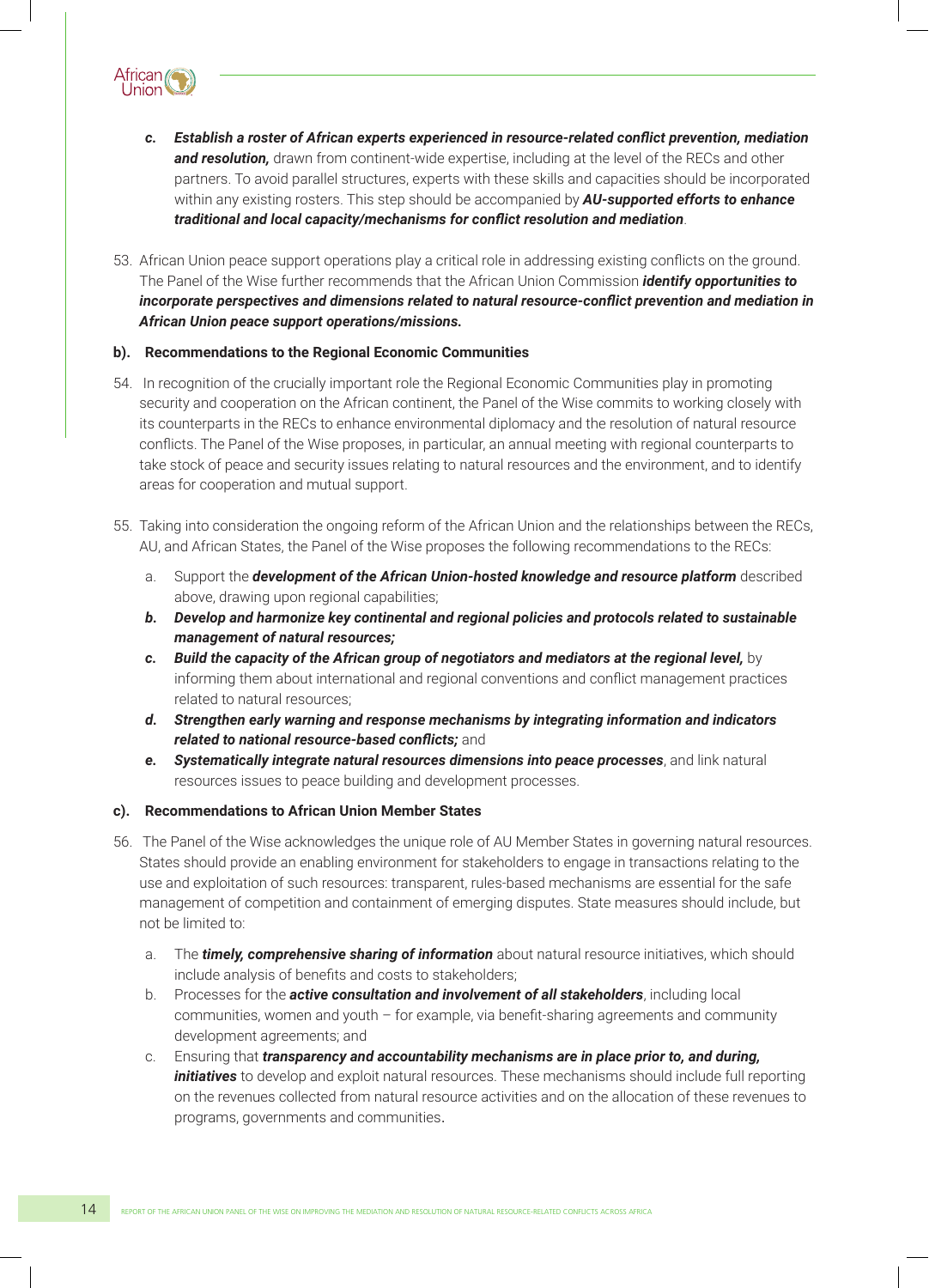

57. In the absence of transparent and rules-based natural resource management mechanisms, natural resource disputes can quickly assume violent dimensions. States can, in such situations, move quickly towards the deployment of security forces, which in turn can lead to a further loss of trust between affected communities and the State. We therefore urge States to take prompt and effective steps to enhance natural resource governance practices, drawing where appropriate on existing normative initiatives.<sup>2</sup>

#### **d). Recommendations relating to local government**

58. The Panel of the Wise recognizes that local actors, both official and non-state, have a key role to play in the prevention and resolution of natural resource conflicts. Such actors are often well-informed about the specifics of each case and are thus well-placed to influence outcomes – both positive and negative. The Panel therefore recommends that *local government institutions develop transparent, accountable, open*  and *inclusive processes to promote natural resource management*, similar to those recommended at State level above. Local governments should, in particular, create open and safe operating spaces for civil society actors and NGOs.

#### **V. CONCLUSIONS**

- 59. Governments in Africa need to ensure that the continent's natural resources are used responsibly and protected, to benefit both current and future generations. In view of mounting resource pressures, enhancing natural resource governance in Africa is becoming an urgent priority. Governments must provide equitable, transparent mechanisms to demonstrate that the revenues accruing from the exploitation of resources deliver local and national benefits. Such sound, transparent natural resource management requires administrative capacity, careful diplomacy, and a willingness to confront corruption at all levels.
- 60. In this report, the Panel of the Wise has outlined policies and mechanisms to enhance the capacity of the African Union and its partners to understand, mediate and resolve natural resource conflicts across Africa. Some are designed to raise awareness of natural resource questions at the political level and ensure that they are addressed more systematically in African peace and security institutions. Others are more technical in nature and are designed to enhance both analysis of natural resource issues and capacity to address them, in line with global best practices.
- 61. African Union Commissioner for Peace and Security Smaїl Chergui emphasized, in April 2018, the urgent need "do more to address, in a coherent manner, the structures, attitudes and processes that perpetuate conflict and instability." UN Secretary-General Antonio Guterres has called for a "surge in diplomacy for peace." In light of the major resource changes and environmental challenges facing the African continent – and particularly the threats posed by climate change – a surge in environmental diplomacy and mediation would be fully justified among the institutions of the African Union and the RECs, with strong support from African States. Without such a sustained, cross-cutting effort to manage and govern Africa's natural resources more effectively, we will not harvest their rich potential. We must move forward with determination, or we will fail in our ambition to bring peace and prosperity to future generations.
- 62. In closing, the Panel wishes to emphasize that the time to act to enhance such capabilities is now. Institutional development takes time. Climate change and demographic trends are moving at a fierce pace. We have highlighted a set of effective tools that can help leaders and communities to understand and address the tensions that arise from natural resource competition. We urge the African Union and African leaders to take immediate steps to use them, as a central pillar in an overall strategy to bring peace and to silence the guns on the African continent.

<sup>2</sup> Two examples are the Extractive Industries Transparency Initiative, which provides an implementing standard to help countries to improve the management of their oil, gas and mining sectors; and the Natural Resources Charter, which provides a set of principles that help governments and societies decide how to best harness the opportunities created by extractive resources for development, drawing on the ingredients successful countries have used.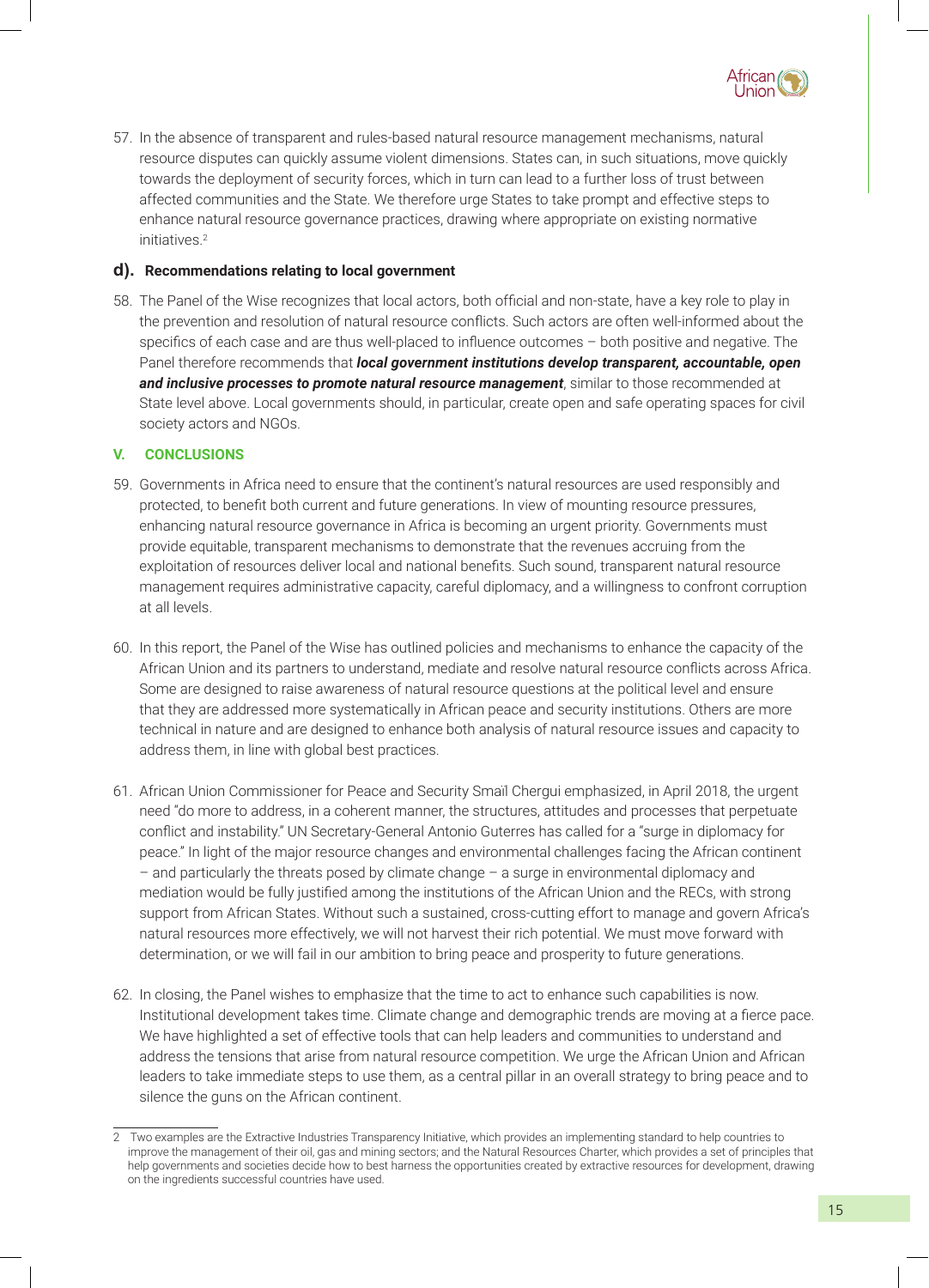

### **REFERENCES**

African Union (2013), *The Solemn Declaration on the 50th Anniversary of the Organization of African Unity / African Union of the African Heads of State and Government* - African Union Assembly Addis Ababa, Ethiopia, 25th May 2013

African Union (2015), *Overview of Agenda 2063* – first ten-year implementation plan 2014-2023, African Union Commission: Addis Ababa

African Union (2016) *Sharm El Sheikh Declaration on Silencing the Guns - Mediation Practices and Contemporary Wars -* 7th Annual Retreat of the Special Envoys and Mediators on the Promotion of Peace, Security and Stability, Sharm el Sheikh, 26-27 October 2016.

Andrews, T, Elizalde B., Le Billon, P., Chang Hoon Oh, Reyes D. and Thomson I, (2017) *The Rise in Conflict Associated with Mining Operations: What Lies Beneath*? Canadian International Resources and Development Institute.

Bagozzi, B.E., Koren, O., & Mukherjee, B. (2017) Droughts, *Land Appropriation, and Rebel Violence in the Developing World,* The University of Chicago Press Journal,

Binningsbø, H. & Rustad, S. A. (2008). *PRIO working paper: Resource conflicts, resource management and postconflict peace.* Uppsala University & International Peace Research Institute, Oslo

Brown, O. & Keating, M. (2015) *Addressing Natural Resource Conflicts, Working Towards More Effective Resolution of National and Sub-National Resource Disputes.* Chatham House, London

Conca, K. & Dabelko, G. D. (2002) *Environmental peacemaking,* The Woodrow Wilson Center Washington, D.C.

International Crisis Group (2018), 1*0 Conflicts to Watch in 2019*, Brussels.

DFID (2009) *An agenda for reform: Trading for peace: achieving security and poverty reduction through trade in natural resources in the Great Lakes Area*, Department for International Development (UKAID), London

Global Witness (2017) *A Game of Stones*, Global Witness, London

Haysom, N. and Kane, S. (2009) *Negotiating natural resources for peace: Ownership, control and wealthsharing.* Center for Humanitarian Dialogue, Geneva

IPCC (2018) *Impacts of 1.5ºC global warming on natural and human systems – Summary for Policymakers,* Intergovernmental Panel on Climate Change, Incheon

IPSS (2017) T*ana High-Level Forum on Security in Africa, Natural Resource Governance in Africa, 6th Tana Forum, 22-23 April 2017,* Institute for Peace and Security Studies, Addis Ababa University,

OECD (2017) *Terrorism, Corruption and the Illegal Exploitation of Natural Resources,* OECD, Paris

Panel of the Wise (2009) *Report of the Panel of the Wise on Strengthening the role of the African Union in the prevention, management and resolution of election-related disputes and violent conflicts in Africa,* Assembly of the African Union, Thirteenth ordinary session, 1-3 July 2009

Pool, C. (2006) 'Transboundary Protected Areas as a Solution to Border Issues', Nebraska Anthropologist. Vol 21.

UNDESA (2017) *World Population Prospects: The 2017 Revision, United Nations Department of Economic and Social Affairs,* New York,

UNEP (2009) *From Conflict to Peacebuilding: The role of natural resources and the environment*, UN Environment, Nairobi

UNEP (2015), *Natural Resources, Conflict and Peacebuilding Challenges in Africa,* UN Environment, Nairobi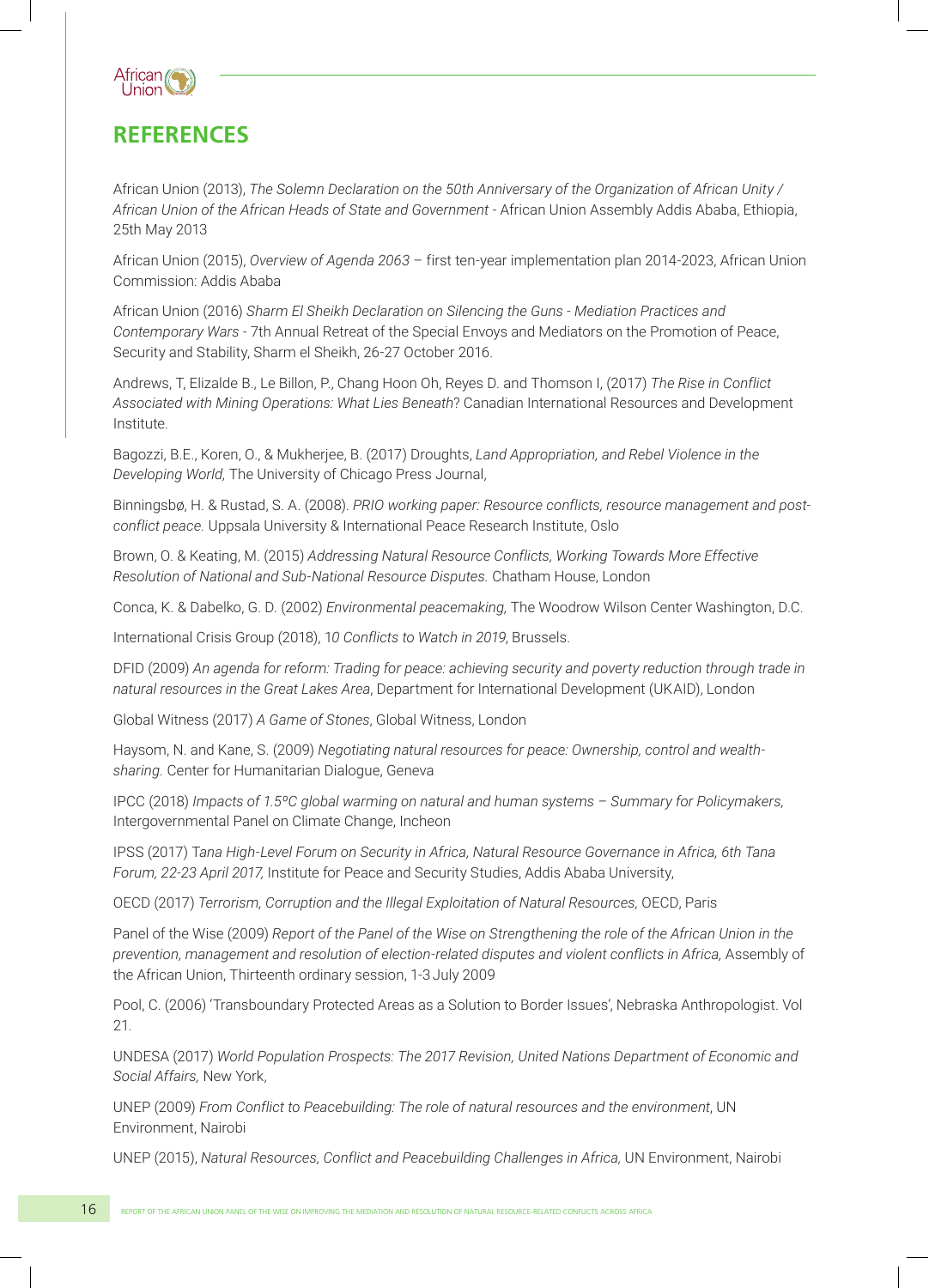

UNEP & DPA (2015) *Natural Resources and Conflict: A Guide for Mediation Practitioners,* UN Environment, Nairobi and the UN Department for Political Affairs, New York

UNEP, MONUSCO & OSESG (2015) *Experts' background report on illegal exploitation and trade in natural resources benefitting organized criminal groups and recommendations on MONUSCO's role in fostering stability and peace in eastern DR Congo,* UN Environment, Nairobi

UNEP (2017) *Africa's adaptation gap: a technical report. Climate-change impacts, adaptation challenges and costs for Africa*. UN Environment Programme, Nairobi

UN-Habitat (2018) *Land and Conflict: Lessons from The Field on Conflict Sensitive Land Governance and Peacebuilding, United Nations Human Settlements Programme,* UN-Habitat, Nairobi Vivekananda, J (2018) Lake Chad Risk Assessment: the role of climate change in the current crisis, adelphi, Berlin

Watanabe, M, Lanjouw, A, Rutagarama, E. and Sharp, D. (2013) 'Gorilla eco-tourism generating wealth and peace in post- conflict societies' - In *Livelihoods and natural resources in post-conflict peacebuilding*. ed. H. Young and L. Goldman, Earthscan, London

Waugh, J., & Murombedzi J. (2013) 'Social benefits in the Liberian forestry sector: An experiment in postconflict institution building for resilience' in *Governance, natural resources,* and post-conflict peacebuilding, ed. C. Bruch, W. C. Muffett, and S. Nichols. London: Earthscan

World Bank (2018) *Groundswell: preparing for internal climate migration*, World Bank, Washington DC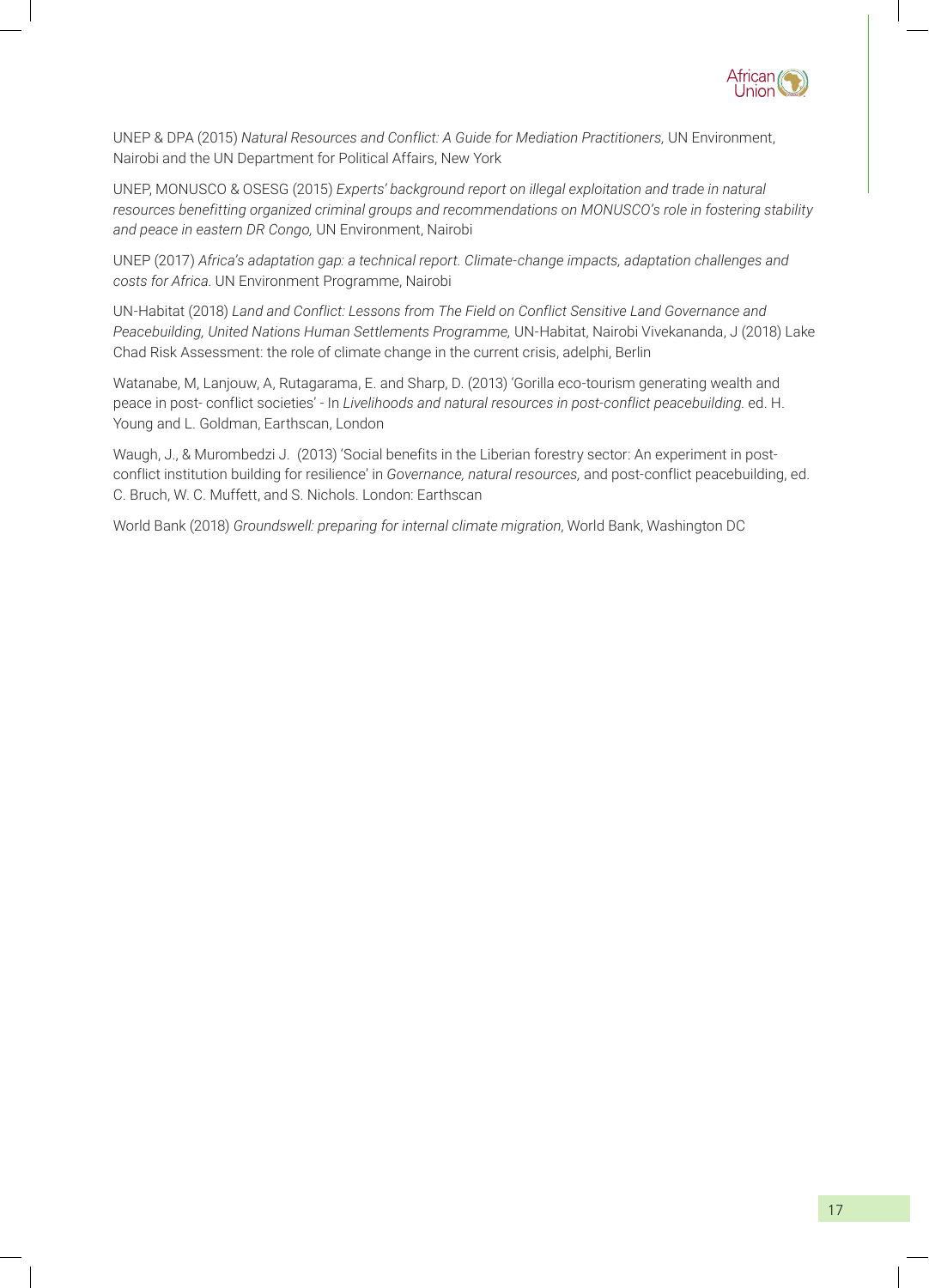

# **Annex: The role that natural resources played in the onset, conduct and conclusion of major armed conflicts in Africa, 1990- 2016**

Source: UN Environment and Environmental Law Institute, Database on Environment and Armed Conflict, rev. 10/2018

| <b>Location</b><br>of Conflict           | <b>Duration of</b><br>Conflict(s)              | <b>Contributed to</b><br><b>Cause of Conflict</b> | <b>Assisted in</b><br><b>Financing</b><br><b>Conflict</b>                        | <b>Targeted or</b><br>impacted during<br><b>Conflict</b>                               | <b>Included in Peace</b><br><b>Agreement(s)</b>              |
|------------------------------------------|------------------------------------------------|---------------------------------------------------|----------------------------------------------------------------------------------|----------------------------------------------------------------------------------------|--------------------------------------------------------------|
| <b>Algeria</b>                           | 1985-2015                                      | $\overline{a}$                                    | Gas, oil                                                                         | Gas, land, oil                                                                         | $\overline{a}$                                               |
| Angola                                   | 1975-2002                                      | Land                                              | Diamonds, oil                                                                    | Diamonds, forests,<br>land, oil, water, wildlife                                       | Agriculture, land                                            |
| <b>Burundi</b>                           | 1965-2015                                      | $\overline{a}$                                    | $\overline{\phantom{a}}$                                                         | Coffee, forests, land,<br>livestock, water                                             | Agriculture, forests,<br>land, natural<br>resources, water   |
| <b>Chad</b>                              | 1966-2010                                      | Oil                                               | Oil                                                                              | Land (mined)                                                                           | $-\,-$                                                       |
| Congo                                    | 1993-2002                                      | $- -$                                             | Oil                                                                              | Land (mined), water                                                                    | $-\,-$                                                       |
| <b>DRC</b>                               | 1964-2014                                      | Coltan, diamonds,<br>gold, tin, tungsten          | Coltan, cassiterite,<br>charcoal,<br>diamonds, gold,<br>ivory, timber            | Cassiterite, diamonds, <sup>2</sup><br>forests, gold, land<br>(mined), water, wildlife | Agriculture, land,<br>livestock, natural<br>resources, water |
| Eritrea/Ethiopia                         | 1961-2000                                      | Territory                                         | $-\,-$                                                                           | Agriculture, land<br>(mined), livestock,<br>water, wildlife                            | Land, territory                                              |
| <b>Ethiopia</b>                          | 1960-1991;1964-<br>2015 (Ogaden);<br>1974-2013 | Land, gas, minerals,<br>oil, territory, water     | Oil                                                                              | Agriculture, oil, land,<br>livestock, water                                            | $\overline{\phantom{a}}$                                     |
| <b>Liberia</b>                           | 1980-2003                                      | $\overline{\phantom{a}}$                          | Cannabis, cocoa,<br>coffee, diamonds,<br>gold, iron, palm oil,<br>rubber, timber | Diamonds, forests[1],<br>land, water                                                   | Agriculture, forestry,<br>land                               |
| Libya                                    | 2011-ongoing                                   | Oil                                               | Oil                                                                              | Land, oil                                                                              | $\overline{\phantom{a}}$                                     |
| Nigeria (internal-<br><b>Boko Haram)</b> | 2015                                           | $- -$                                             | $-\,-$                                                                           | Territory                                                                              | $\sim$ $-$                                                   |
| <b>Nigeria</b>                           | 1996-2015                                      | Land, oil, grazing<br>land, cattle                | $\overline{\phantom{a}}$                                                         | Oil, pipelines                                                                         |                                                              |
| <b>Mali</b>                              | 2009-2015                                      | Poisoning of wells,<br>gold, uranium              | $\overline{\phantom{a}}$                                                         | Uranium                                                                                | $\qquad \qquad -$                                            |
| <b>Mozambique</b>                        | 1977-2013                                      |                                                   |                                                                                  | Agriculture, land,<br>livestock, oil, water,<br>wildlife                               | Land                                                         |
| <b>Rwanda</b>                            | 1990-2012                                      | Land <sup>5</sup>                                 | $\overline{\phantom{a}}$                                                         | Forests, water,<br>wetlands, wildlife                                                  | Agriculture, land,<br>water, wildlife                        |
| Senegal/<br><b>Casamance</b>             | 1988-2011                                      | Territory                                         | Bushmeat,<br>cannabis, cashews,<br>citrus, mangoes,<br>livestock, timber         | Forests, land, water                                                                   | Land                                                         |